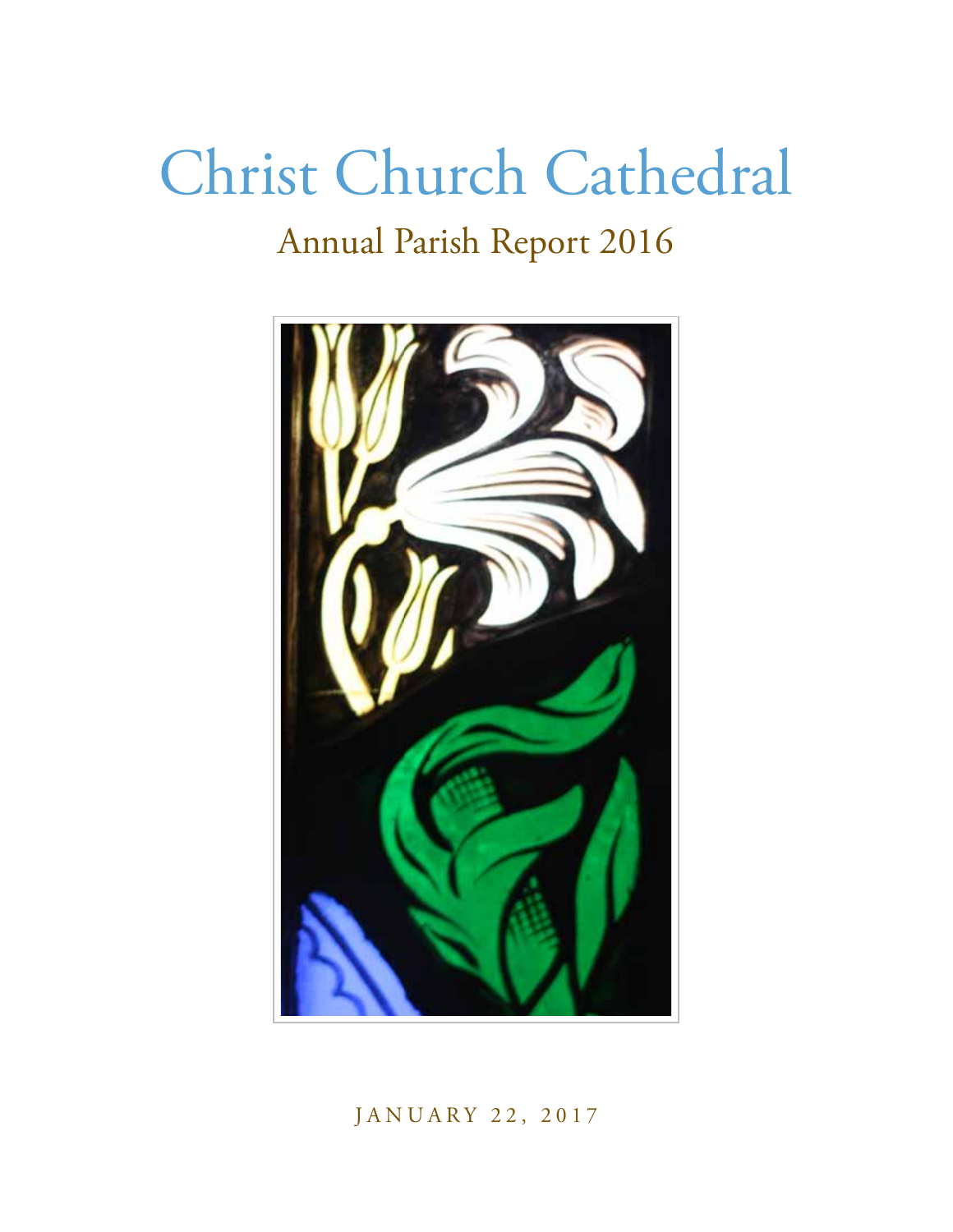

# We Are Christ Church Cathedral

Christ Church Cathedral is the cathedral of the Diocese of Texas. Inspired by our traditions, we are a diverse, passionate, inclusive Christian community devoted to meaningful worship and ministry in a beautiful historical setting in downtown Houston.

In accordance with the gospel message of love and justice, we continue our long legacy of reaching out in faith to serve the needs of others while supporting each other with joy in every aspect of our lives.

Since 1839, Christ Church has proclaimed in word and deed the good news of Jesus Christ. Years before the founding fathers could afford a church building, services were conducted in the basement of the Republic of Texas building on the site of the Rice Hotel. In those days, Houston was a rough-and-tumble swamp town with cattle drives roaming down Texas Avenue.

Christ Church Cathedral today occupies two blocks in the fourth largest city in the country and remains a beacon of faith and charity in the midst of a thriving metropolitan center. In our 177-year history we have survived fires, floods, and raging storms, not to mention shifting demographics in our neighborhood and our city. Through sound leadership and a commitment of love and service to all, we have persevered. This year we celebrate the 67th year of our designation as Cathedral for the Diocese of Texas.

As a cathedral and a parish, we are more than a place for Episcopalians throughout the diocese to worship. We are a space for hospitality and renewal. We are the seat of the Bishop of Texas and a center of learning and formation where all are welcome. We are the parent for more than 12 outreach organizations that meet the needs of many in our community. We are all this and more. We are Christ Church Cathedral.

All of the information in this report may be read online at *christchurchcathedral.org.*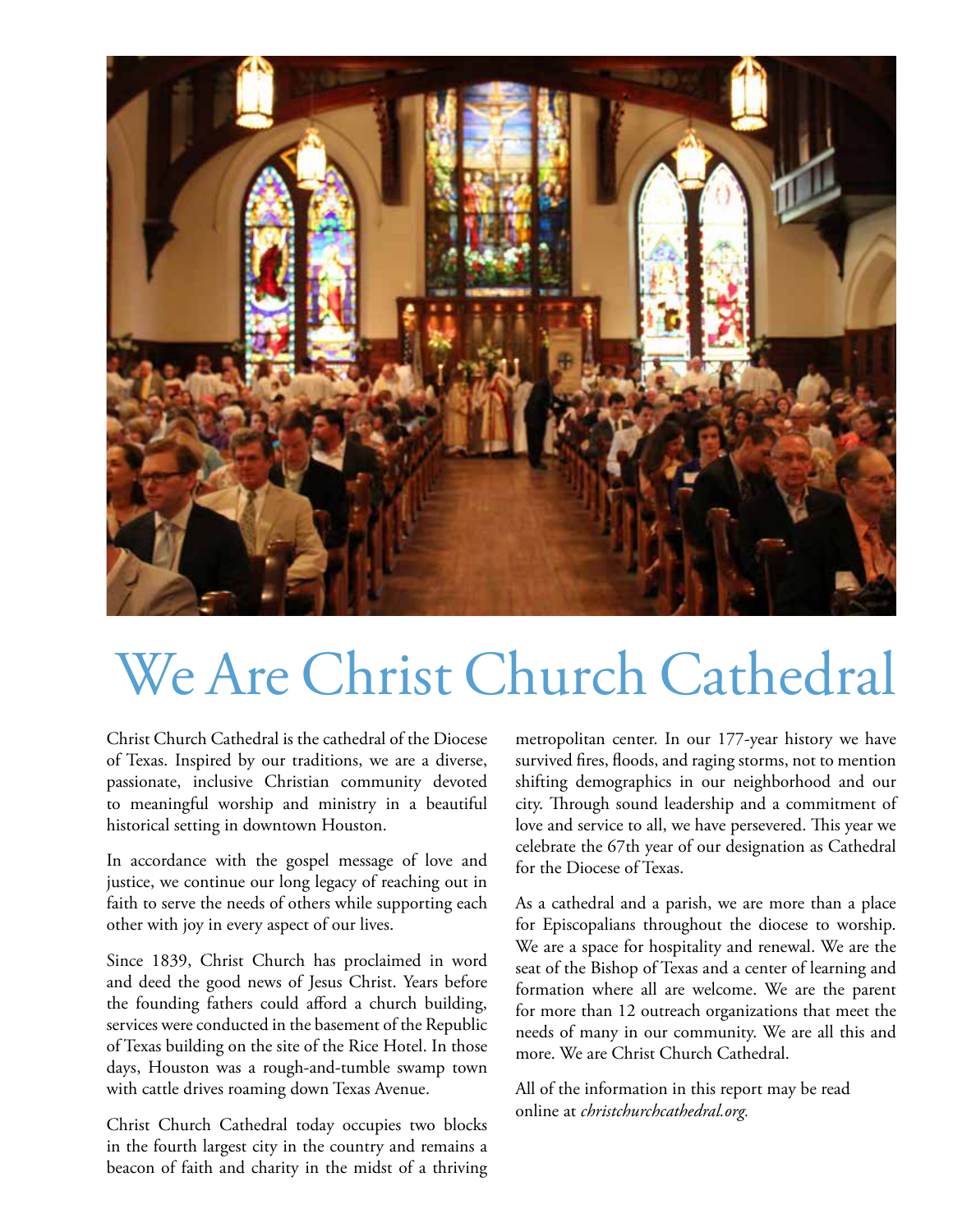## **A Letter from the Dean**

Dear Parish Family and Friends,

Greetings to you in the name of our Lord Jesus Christ! Christ Church Cathedral experienced abundant blessing in 2016. Two things especially stand out: a day and a project.

The day is September 11. It may seem strange to call this day a blessing, since September 11 was the fifteenth anniversary of 9/11. Yet, we commemorated the solemn occasion by hosting the Rev. Dan Matthews, Sr. as our guest preacher and teacher. Dan was the rector of Trinity Church-Wall Street in lower Manhattan on 9/11, and on September 11 he riveted us with his harrowing account of that day. 9/11 was horrible, but Dan's story was one of hope. Later that same day, two hundred parishioners attended the inaugural service of "The Well," our new 5 p.m. Sunday Celtic Eucharist. The Well serves as a lovely complement to our morning services, and those who have attended report that it provides a peaceful, contemplative, and nourishing way to begin the week.

The project is "Turn Toward Love," which we launched over the summer in response a series of violent episodes across the country between citizens and law enforcement officers. Turn Toward Love sought to redirect people's energy away from animosity and suspicion and toward reconciliation and grace. It was simple in design: panels made of wood and wire, coupled with tags and twist ties. The panels were placed along Texas Avenue, and people were encouraged to affix their own messages of love and lament. The civic response was overwhelming. Soon, all the panels were full to overflowing with the hopes of passers-by. Local media covered Turn Toward Love on the evening news. Parishes and organizations across the country reached out for information on how they could replicate the project in their own cities.

In their vitality, thoughtfulness, and faith, September 11 and Turn Toward Love were emblematic of many other occasions at Christ Church throughout the year. We see the results in our metrics. Membership, attendance, financial giving, and involvement all increased substantially in 2016. More and more people are discovering "God in the midst of the city" and responding by choosing the Cathedral as their spiritual home.

This past year we saw several staff transitions. Notably, the Rev. Eileen O'Brien completed her curacy and became the campus missioner at the University of Houston, and Anne Shepard retired after a decade as our parish registrar. Patrick

Saccomanno joined the Office of the Dean as our Minister for Finance and Audit. Torie Ludwin brought new energy to our communications office. Becky Landes arrived as the new Beacon CEO. We have the hardest working, most gracious and faithful staff in Christendom. I am honored and privileged to work with them.

When my children were younger, our family frequented theme parks. We rode roller coasters, teacups, miniature old timey cars, and log rides. As soon as one ride would end, and often before I could catch my breath, one of the kids would ask, "What's next, Dad?"

That question has arisen in the past couple of months at Christ Church, because (as described in greater detail by Wayne Clawater in the Sr. Warden's letter) in 2016 we completed our vision action plan "A Future Filled With Hope."

At the Cathedral, the answer to "What's next?" is almost certainly the soon-to-be-completed report from our Historic Preservation and Renovation Task Force. The task force is looking very closely at the specific preservation needs of our beloved Cathedral, focusing on the deterioration of bricks and mortar, foundation issues, interior spaces that haven't been addressed in decades, and several other vitally important items. The task force will report to the Vestry in early February, and soon thereafter the findings will be made known to the congregation. Preserving our historic campus is an expression of our fidelity to God. It is a sacred responsibility, and one that the Vestry and I take very seriously. In the upcoming couple of years, ensuring that our campus continues to be an inviting and structurally-sound venue for our mission will be our priority.

Next month I begin my fifth year as Dean of the Cathedral. Thank you for your support of Christ Church and for inviting me to serve among you. May God continue to bless the Cathedral, so that we can be a blessing to our people, Houston, and the Diocese of Texas.

Grace and peace,

The Very Rev. Barkley S. Thompson Dean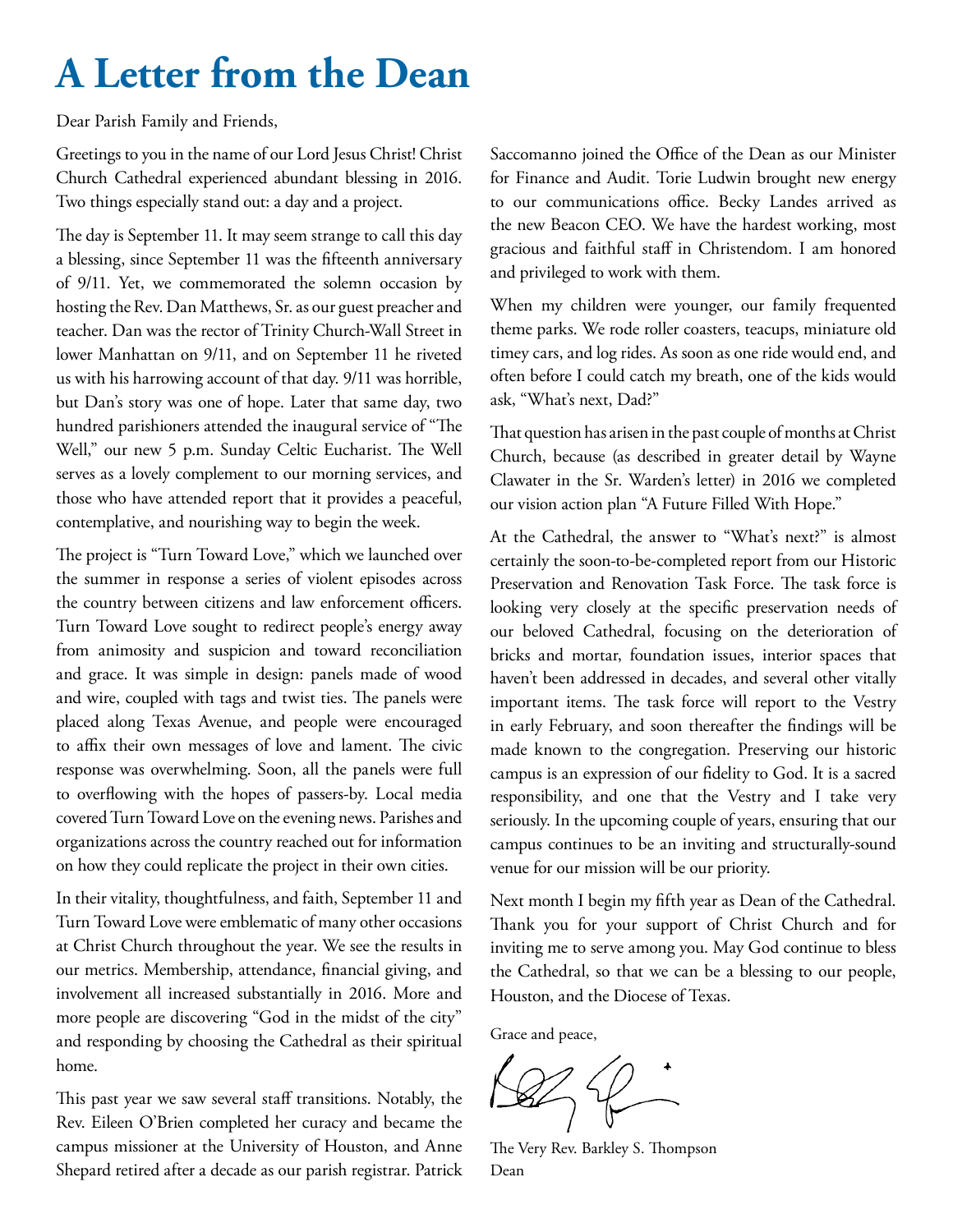## **Senior Warden's Report**

Dear Cathedral Family,

In the Vision Action Plan launched in 2014, we said: "Since September 2013, Christ Church Cathedral has focused on a theme spoken by the Prophet Jeremiah: 'For surely I know the plans I have for you, to give you a future filled with hope.'" Thus, our Vision Action Plan was named "A Future Filled With Hope," which was adopted by the Vestry in 2014. It was an ambitious plan, and I am proud to say that the final two components of the plan were completed in 2016: the creation of a spirituality center for the Cathedral, and the creation and offering of an alternative worship service.

The Bishop John E. Hines Center for Spirituality and Prayer had its grand opening on January 23, 2016 to a capacity crowd. The realization of the dream of having the Hines Center was the result of enormously generous benefactors, great leadership by Dean Thompson, and a lot of hard work by many. Since its opening, the Hines Center has continued to evolve and develop under the leadership of the Hines Center's Executive Director Brooke Summers-Perry. The possibilities and potential for programming and education continue to grow, as was seen in September of 2016, when Pittman McGehee taught a class on Saturday and then preached and participated in the Dean's Hour the next day. I strongly encourage you to become a Hines Center member. Visit the website to find out what is being offered and available there. If you haven't experienced the Hines Center, you are really missing something.

This fall, "The Well" became the 5 p.m. Sunday service. "The Well" gets its name from the ancient holy wells found throughout Great Britain and Ireland. In the Celtic tradition, such wells were a place of pilgrimage, gathering, and worship. Careful and prayerful thought was given by the alternative worship task force to develop the liturgy, and "The Well" was an instant success. I believe that all who have attended the service have loved it. It is quiet, contemplative, and provides space for meditation. If you haven't yet attended "The Well" please do so. You'll love it too.

The first quarter of 2016 also saw the conclusion of an incredibly successful 2015 Every Member Canvass (EMC). We set an ambitious 2016 EMC goal of a 5% increase in the dollar amount of the 2015 pledges. Because of the generosity

of the membership of the Cathedral, the numbers for the 2016 EMC look very good and we are optimistic about reaching our goal.

The Mission and Ministry (M&M) Committee was headed in 2016 by Vicki Cawley, and she did an amazing job. M&M is responsible for overseeing so many aspects and issues relating to the Cathedral's ministry and mission. Among the yearly activities of M&M are Rally Day, the Vestry Retreat, and scheduling the various councils to report out at Vestry meetings. The chair of M&M is a huge job and we all owe a big "thank you" to Vicki for the job she did this year.

We began some "inward looking" in 2016 as well. In light of the many ministries of Christ Church Cathedral, organizational changes took place in the office of the Dean. Among the changes was the creation of the position of Minister of Finance and Audit (Controller). This led to the hiring of Patrick Saccomanno, a CPA with vast notfor-profit experience. We are excited about the strengths Patrick brings to our incredible Cathedral staff, and how his expertise assists the daily accounting and financial management needs of the Cathedral. Our "inward looking" has also focused on our responsibility to be faithful stewards of the Cathedral's physical campus. We have been blessed to have Charlie Prioleau as our Junior Warden in 2016. As you know, the building and grounds are the Junior Warden's responsibility, and he has had more than his share of challenges—ranging from sprinkler systems breaking in the middle of a wedding to the discovery of an underground vault that did not contain a hidden treasure. Charlie has done a superb job in these and the many other issues he has handled. The physical needs of the Cathedral campus prompted Dean Thompson's wise decision to form the Historic Preservation and Renovation Task Force. This task force is truly a "Blue Ribbon" group that will assess the needs of our campus and report to the Vestry at the Vestry Retreat in the first weekend in February.

Sincerely,

Wayne Clawate

Wayne Clawater Senior Warden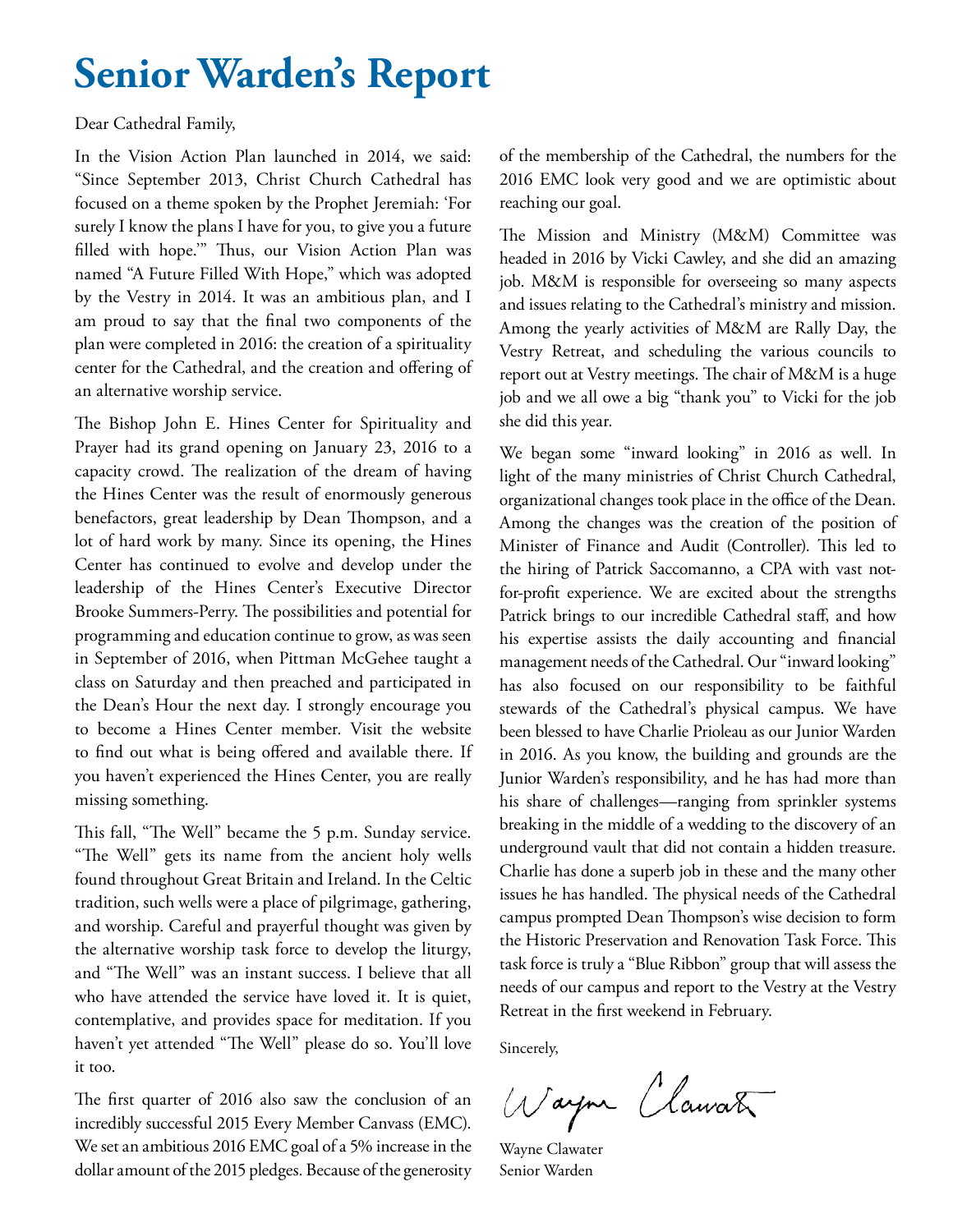## **Junior Warden's Report**

#### Dear Cathedral Family,

A number of projects were accomplished by the Buildings and Grounds (B&G) Committee during 2016. As Junior Warden and chair of this vestry committee, I am very grateful for the generosity of our Cathedral family members; without their financial support, many of these projects would not have been attempted or completed. Special credit is also due to our Dean for having the foresight to establish the Tom Barrow and Stuart Hellman Legacy Fund for Cathedral Preservation, which allowed us to launch and complete several projects identified as top priorities in the 2015 Replacement Reserve Study. A final written copy of the Replacement Reserve Study was received by B&G in January of 2016.

#### **In no particular order, here is a recap of completed projects in 2016:**

- Re-leveled the floor slab in McGehee Building.
- Cleaned-out and shored Jones Building vault roof structure under Prairie and Fannin Street sidewalks.
- Repaired and retrofitted two air handlers in Jones Building.
- Replaced entire sprinkler piping system in Cathedral's attic space.
- Installed stained glass window treatments in Reynolds Hall.
- Repainted walls in Reynolds Hall.
- Installed a hearing loop system in Reynolds Hall.
- Repaired minor leaks in Cathedral's copper roof.
- Recovered fabric wall coverings in Reynolds Hall.
- Cleaned/repaired altar kneeling cushions following sprinkler system leak.
- Added improved ground lighting to Cathedral sidewalk sign/nameplate on Texas Avenue.
- Installed wall crack monitors in Latham Hall.
- Repaired Cathedral bell tower's front steps metal hand railing.
- Repainted west transept walls of Cathedral following sprinkler system leak.
- Refinished Cathedral altar due to water stains from sprinkler system leak.
- Added higher wooden book rails and card/pencil holders to Cathedral's front pews.
- Repaired elevators in Jones Building and Parking Garage.
- Installed new HVAC system in West U rectory.
- Replaced sump pump in Jones Building basement.
- Installed new kitchen lighting in West U rectory.
- Replaced rotted windows at Mystic Meadows rectory.
- Performed plumbing and other repairs at Deanery.
- Received proposal to enhance tract lighting for cloister art gallery displays in Reynolds Hall.
- Installed new AC system at Mystic Meadows rectory.
- Launched process to determine permanent repair solution for Jones Building vault ceiling, including interviews of several engineering firms and retaining consultant to evaluate options for vestry.
- Removed bat colony from Deanery.
- Served as member of Cathedral's Historic Preservation & Restoration Task Force, which was organized to evaluate capital needs to maintain and enhance the Cathedral's historic campus and buildings.

Serving as Junior Warden this past year has been an honor and a privilege. I was blessed with a wonderful team of B&G Committee members and thank them for their dedicated service during 2016: Ted Dom (past Junior Warden), Michelle Ruch, Bob Richter, Floyd Robinson, and Robin Bullington. In addition, I would like to offer special thanks to Cathedral staff members David Simpson and Frank Guevara as well as Cathedral member volunteers Andre Jackson and Dieter Ufer for their diligent efforts and support this past year.

Sincerely,

Charlie Prioleau Junior Warden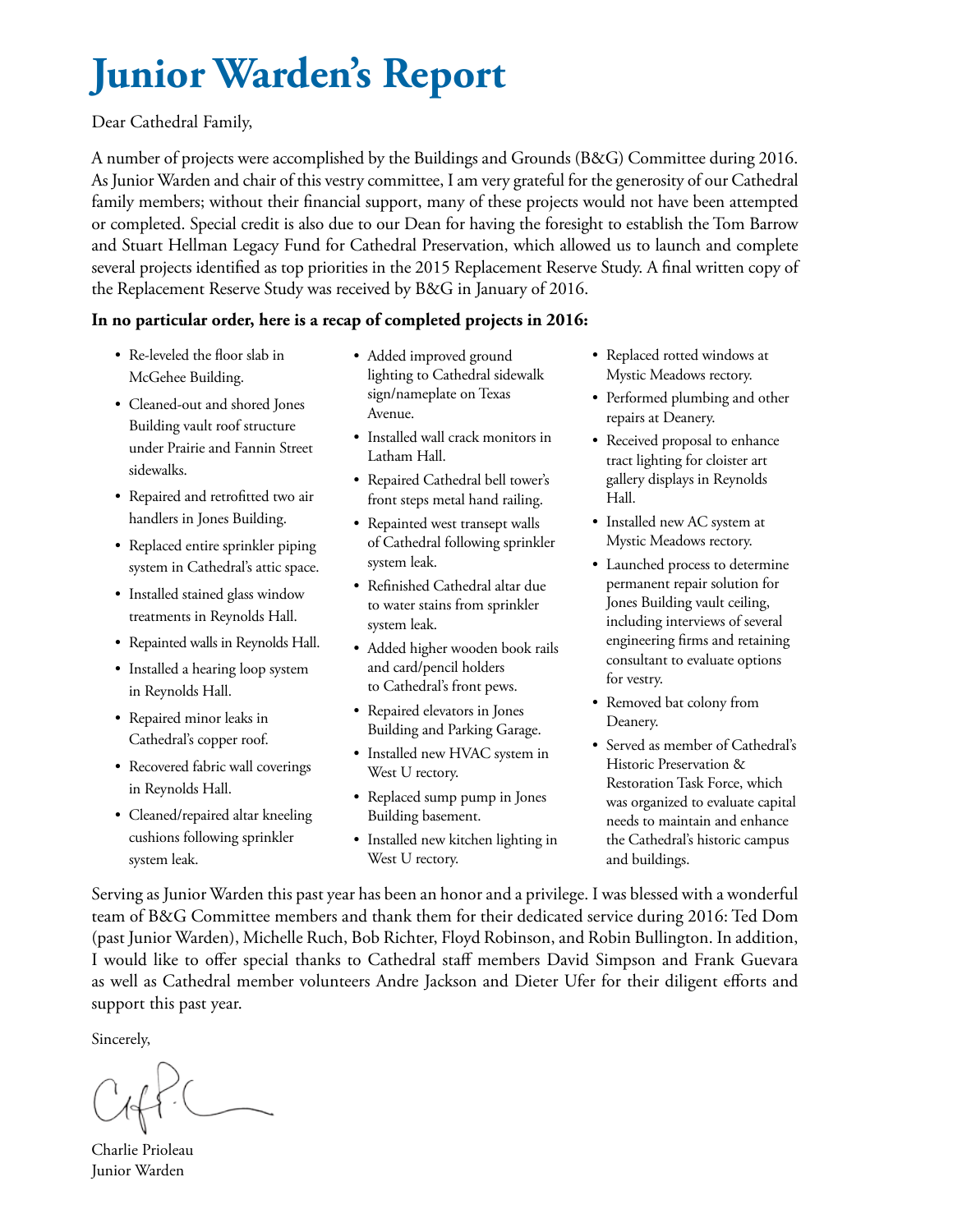## **Treasurer's Report**

#### **Vestry Process for Legacy Expenditures**

In 2013, the Vestry approved the creation of the Tom Barrow and Stuart Hellman Legacy Fund for Cathedral Preservation to be available to pay for significant maintenance needs that recur less frequently than every five years. The Vestry is funding the Legacy Fund by a) budgeting and adding at least \$50,000 annually from the Parish Fund and b) directing that 20% of undesignated gifts to the Endowment of \$1,000 or more are added to the Legacy Fund with the other 80% added to the Endowment's General Fund. At the end of 2015, the Legacy Fund had already reached \$240,000.

#### **Parish Fund Operating Accounts — 2016**

In 2015, revenues exceeded expenses by \$1,100.

For 2016, the Vestry approved a budget with a \$5,600 surplus which anticipated that revenue would decrease by \$22,300 and expenses would decrease by \$26,900. However, the budget did not include any potential legacy expenditures since the costs could not be estimated and because the Barrow/Hellmann Legacy Fund could be used, if needed, to reimburse those expenditures.

Preliminary results are that revenues will exceed expenses in 2016 by \$65,600 excluding legacy expenditures.

Total revenues of \$5,236,000 were \$216,000 higher than in 2015 and \$238,000 higher than the budget primarily due to better than budgeted Every Member Canvass (EMC) revenue, plate receipts, and unpledged gifts.

Total expenses of \$5,171,000 were \$152,000 higher than in 2015 and \$179,000 higher than the budget due to facilities, staffing, computing, and insurance expenses. This included a second year of budgeting and contributing \$100,000 to the Barrow/Hellmann Legacy Fund.

However, unbudgeted legacy expenditures totaled \$184,200, and \$119,600 was reimbursed from the Barrow/Hellmann Legacy Fund to bring total revenues equal to expenses.

Despite the net flow to the parish of \$119,600, the Barrow/Hellman Legacy Fund still ended 2016 with net assets increasing to \$375,000 because of gifts and investment appreciation.

#### **Parish Fund Operating Accounts — 2017 Budget**

The budget for 2017 will be presented to the Vestry for adoption at the Vestry Retreat. In the current draft version, revenues equal expenses excluding legacy expenditures.

Revenues of \$5,129,000 will be \$106,000 lower than in 2016 both due to lower oil and gas revenue that is passed, a year later, from the Endowment to the Parish Fund and also due an expected return to more "normal" levels of plate and unpledged gifts. Increased EMC gifts will partially offset those decreases.

Expenses of \$5,129,000 will be \$42,500 lower than in 2016 except for legacy expenditures, with higher salary and benefit expenses offset by decreases in facilities and administrative expenses, a lower contribution to the Barrow/Hellmann Legacy Fund, and a lower assessment from the Diocese.

#### **Endowment Fund — 2016**

The Endowment Fund net assets increased \$1,199,000 in 2016 to \$19,473,000. Market value increases totaled \$1,390,000. This was supplemented with \$1,233,000 in bequests, gifts from friends, gifts from Building Our Legacy and the Parish Fund, and oil and gas revenues. In addition to the distribution from the Barrow/Hellman Legacy Fund, support of the Cathedral totaled \$922,000, and support for the start-up costs of the Hines Center totaled \$290,000.

Respectfully submitted,

Will Hamilton

Will Hamilton Treasurer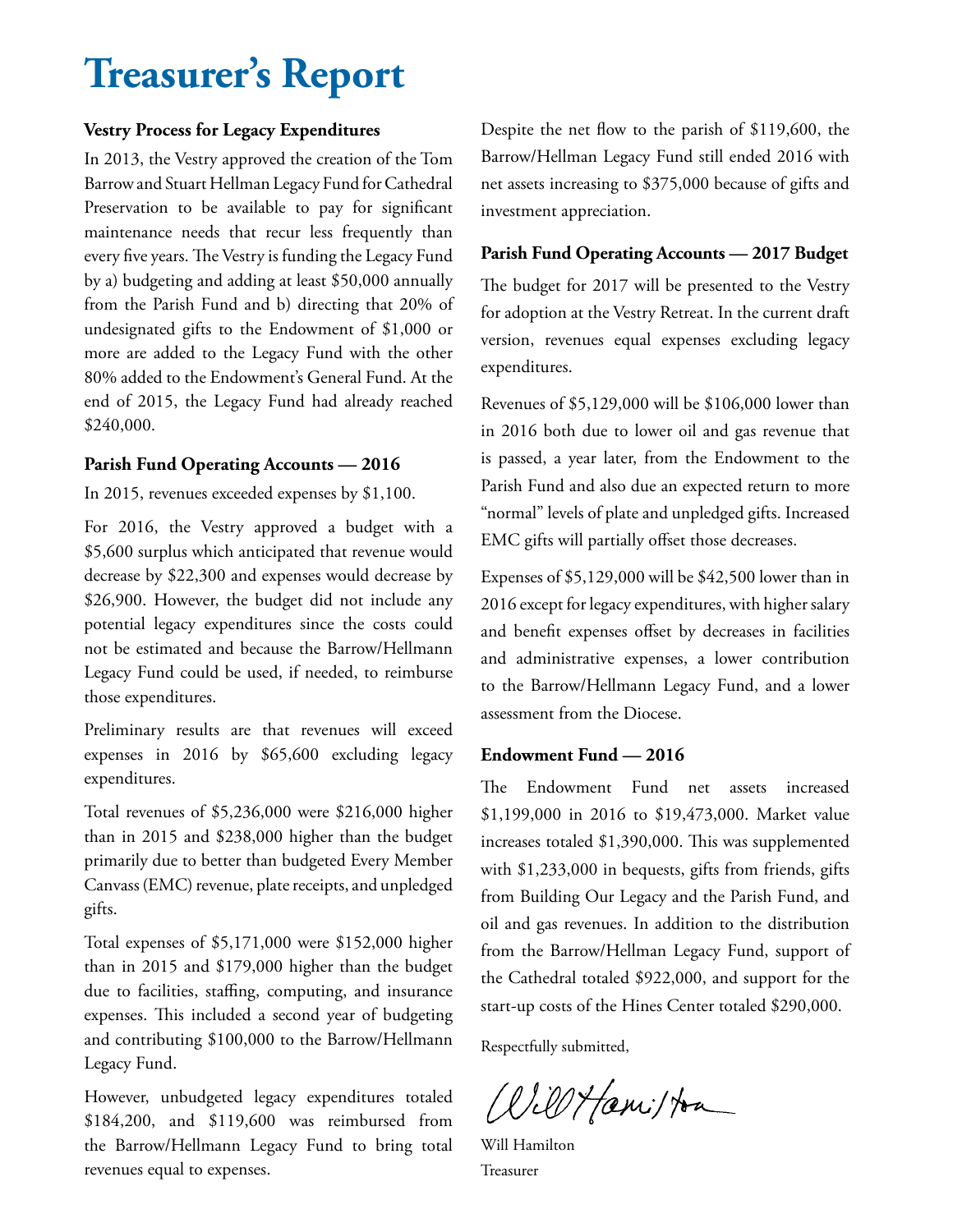## **Financial Summary** *(Dollars in Thousands)*

| <b>Cathedral Operating Funds</b>                             | 2014<br>Audited | 2015<br>Audited | 2016<br>Unaudited | Change<br>from 2015     | 2017<br>Proposed | Change<br>from 2016 |
|--------------------------------------------------------------|-----------------|-----------------|-------------------|-------------------------|------------------|---------------------|
| Every Member Canvass                                         | 2,786           | 2,972           | 3,053             | 81                      | 3,047            | (6)                 |
| Other Gifts                                                  | 341             | 296             | 424               | 128                     | 345              | (79)                |
| <b>Endowment Contribution</b>                                | 1,010           | 1,024           | 918               | (106)                   | 880              | (38)                |
| Facility Use and Other Revenue                               | 600             | 728             | 840               | 112                     | 857              | 17                  |
| <b>Total Revenue</b>                                         | 4,737           | 5,020           | 5,235             | 215                     | 5,129            | (106)               |
| Salaries and Benefits                                        | 2,535           | 2,658           | 2,776             | 118                     | 2,919            | 143                 |
| Beacon Grant and Dunn Center                                 | 286             | 367             | 300               | (67)                    | 285              | (15)                |
| Other Outreach                                               | 36              | 53              | 51                | (2)                     | 34               | (17)                |
| Liturgy and Ministry                                         | 732             | 699             | 728               | 29                      | 698              | (30)                |
| Hines Spirituality Center Grant                              |                 | 100             | 100               | $\mathbf{0}$            | 100              | $\mathbf{0}$        |
| Diocesan Activities                                          | 283             | 332             | 372               | 40                      | 354              | (18)                |
| Facilities — Legacy Expenditures                             | 45              | $\overline{4}$  | 184               | 180                     | $\mathbf{0}$     | (184)               |
| Facilities - Addition to the Legacy<br>Fund                  | 104             | 100             | 100               | $\mathbf{0}$            | 54               | (46)                |
| Facilities - Normal                                          | 720             | 706             | 744               | 38                      | 685              | (59)                |
| <b>Total Expenses</b>                                        | 4,741           | 5,019           | 5,355             | 336                     | 5,129            | (226)               |
| Net Revenue less Expenses                                    | (4)             | 1               | (120)             | (121)                   | $\bf{0}$         | 120                 |
|                                                              |                 |                 |                   |                         |                  |                     |
| Parish Use of the Barrow/Hellmann Fund                       | 920             |                 |                   |                         |                  |                     |
| <b>Change in Net Assets</b>                                  | (4)             | 1               | $\bf{0}$          | (1)                     | $\bf{0}$         | $\bf{0}$            |
|                                                              |                 |                 |                   |                         |                  |                     |
| <b>Endowment Fund</b>                                        | 2014<br>Audited | 2015<br>Audited | 2016<br>Unaudited | Change                  |                  |                     |
|                                                              | 288             |                 |                   | from 2015               |                  |                     |
| Bequests and Memorial Gifts                                  | 765             | 137<br>420      | 137<br>285        | 972<br>$\boldsymbol{0}$ |                  |                     |
| <b>Building Our Legacy</b><br>Parish Gift to the Legacy Fund | 104             | 100             | 100               | 91                      |                  |                     |
| <b>Investment Return</b>                                     | 1,187           | (747)           | (746)             | 1,063                   |                  |                     |
| Oil and Gas Royalties                                        | 376             | 192             | 192               | 112                     |                  |                     |
| <b>Total Revenue</b>                                         | 2,720           | 102             | 2,238             | (2,752)                 |                  |                     |
| Support of the Cathedral                                     | 1,018           | 1,024           | 922               | (102)                   |                  |                     |
| Parish Use of the Barrow/Hellmann Fund                       |                 |                 | 120               | 120                     |                  |                     |
| Support of the Hines Center                                  |                 | 221             | 290               | 69                      |                  |                     |
| Other Expenses                                               | 143             | 126             | 91                | (35)                    |                  |                     |
| <b>Total Expenses</b>                                        | 1,161           | 1371            | 1,423             | 52                      |                  |                     |
| Net Revenue less Expenses                                    | 1,559           | (1,269)         | 1,199             | 2,468                   |                  |                     |
| Memo: Net Assets                                             | 19,540          | 18,271          | 19,473            | 1,202                   |                  |                     |
| Memo: Invested Funds                                         | 20,990          | 19,410          | 18,363            | (1,047)                 |                  |                     |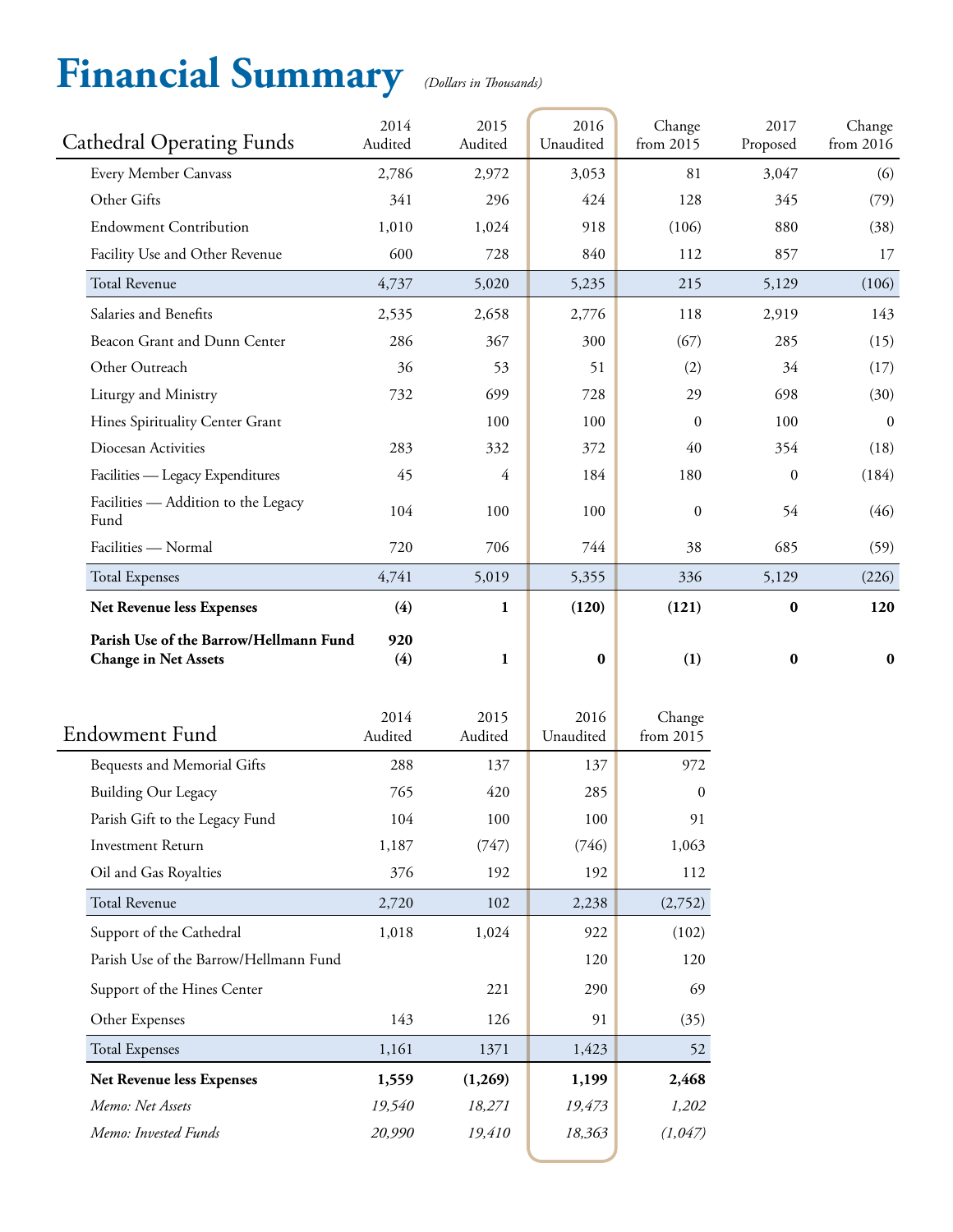## **2016: The Year in Review**

## **January**

- The Bishop John E. Hines Center for Spirituality and Prayer launches with an opening celebration attended by 250 parishioners and guests.
- At the Annual Parish Meeting, Dieter Ufer receives the Dean's Cross for his years of faithful service and lay leadership at the Cathedral.
- The Vestry gathers at Camp Allen for its annual retreat, focusing on Christian Leadership. The Very Rev. Sam Candler, Dean of the Cathedral of St. Philip in Atlanta, inspires Vestry members with his insight and entertains them with his skills on the piano.
- The Cathedral's Pastoral Care Shepherds, our team of lay caregivers, begin the year with listening skills training as a part of their Circle of Care meetings.
- The Cathedral Urban Service Experience (CUSE) begins a year of programming that will result in 24 groups consisting of 330 people from 5 states spending 87 nights on the Cathedral campus and performing 7,331 hours of service at agencies across Houston.

## **February**

- A packed Reynolds Hall enjoys "Happy Days," a cabaret featuring pop music from the '50s and '60s, presented by the Cathedral Choir as a fundraiser for its summer England tour to Durham, Bristol, and St. Paul's Cathedrals.
- Celtic Christianity comes alive in an evening lecture at the Hines Center by noted St. Patrick scholar, teacher, and pilgrimage leader Fr. Marcus Losack, of Wicklow, Ireland.
- Over 230 Mardi Gras revelers, supported by a krewe of more than 30 volunteers, celebrate the annual Shrove Tuesday Pancake Supper officially marking the start to the Lenten season.
- For the third year, Cathedral clergy take "Ashes to Go" on Ash Wednesday to street corners downtown, imposing ashes on more than 110 Houstonians.
- The 2016 Robert C. Stuart Lenten Series brings together regional and national thinkers to explore concepts of Health and Healing. Participants include former Archbishop of Canterbury George Carey and the Director of the Episcopal Health Foundation Elena Marks.

• A "hearing loop" is installed in Reynolds Hall, granting those with hearing aids the ability to tap directly into the Reynolds Hall amplification system.

### **March**

- The Cathedral hosts the Houston Area Episcopal Young Adults for a unique service opportunity, "Canoecarist," where participants kayak Buffalo Bayou picking up trash, celebrating the Eucharist, and finding themselves amid God's beautiful creation. Over 20 attend from 5 area parishes.
- Twenty-eight children and their parents participate in the Cathedral's first annual Instruction in Eucharist class, a time for hands-on learning and an open door for questions about Communion. Dean Thompson and Minister for Children and Families KariAnn Lessner team teach the class.
- The Cathedral Choir sings Evensong on Palm Sunday, one of the six times a year the Cathedral offers this sublime Anglican service to mark the Liturgical Year.
- The Religion and the Arts Council sponsors the 2nd Annual Palm Sunday Peeps Diorama Contest. Highlighting the parables of Jesus, contestants fashion edible models from myriad Easter candies.
- Lent culminates with Holy Week services on Maundy Thursday and Good Friday.
- More than 2,000 parishioners and guests gloriously celebrate the Resurrection on Easter weekend.

## **April**

- The Pastoral Care Council hosts 46 parishioners at the annual Tulip Reception. Guest speaker Lydia Washington, a descendent of 19th century Cathedral sexton Friday Carr, presents a genealogy discussion. Lydia encourages guests to research their family history by saying, "the ancestors are waiting."
- As part of Compassion Week Houston, the Hines Center hosts Jim and Jori Manske in an introduction to Compassionate Communication (also known as Non-Violent Communication or NVC) and their concept of "radical compassion."
- Three different parish households, along with the Canon Vicar, open their homes to more than 150 of their Cathedral neighbors during the spring series of the Cathedral's Neighborhood Gatherings.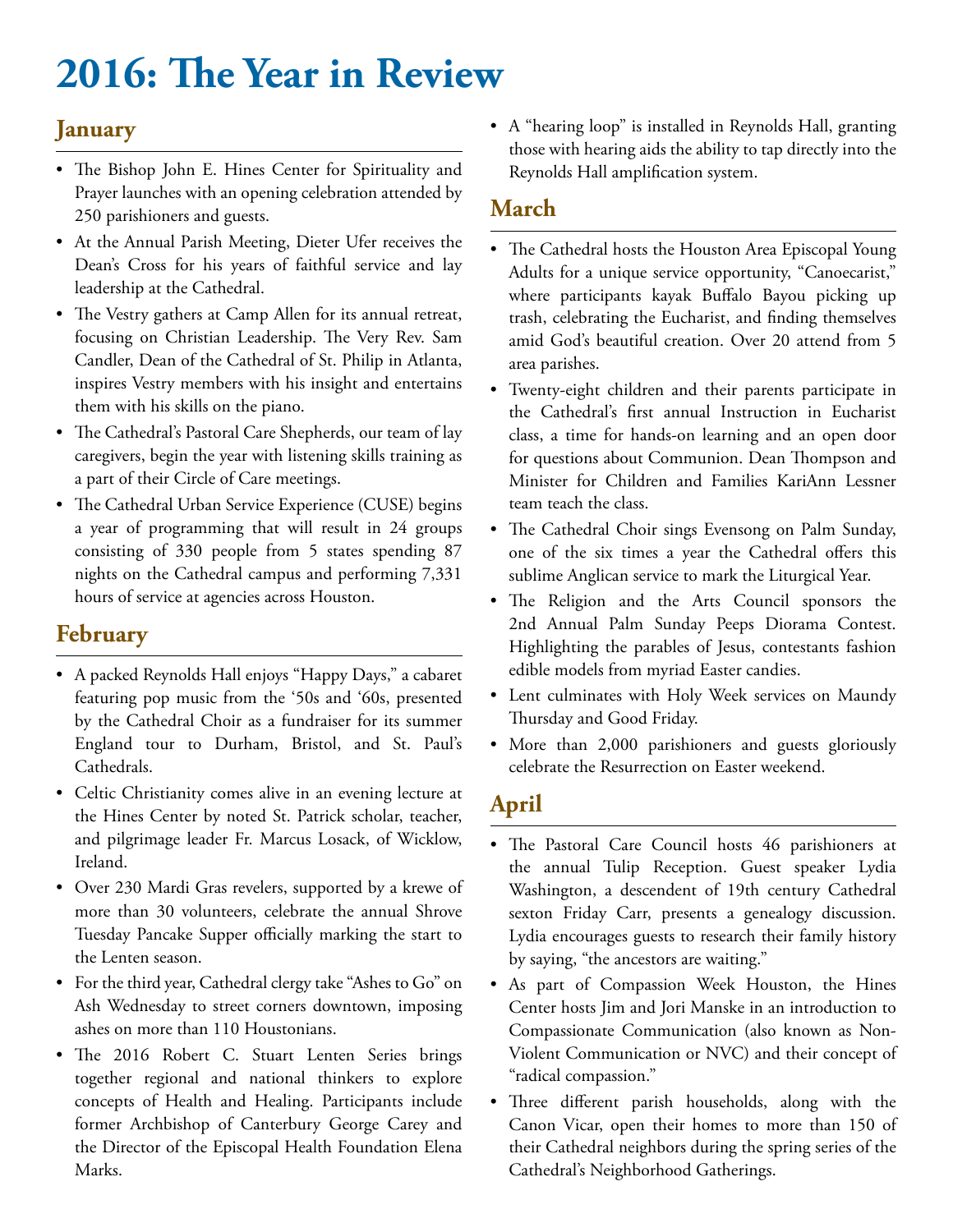- Barnard Crosses for 25 years of service in the Cathedral Choir are awarded to Madeleine Hussey, John Catalani, and Hal Watson. Eric Strom is awarded the Barnard Cross in September.
- The annual Episcopal Youth Community (EYC) Giving Tree raises over \$15,000 in support of youth mission trips.

## **May**

- The Cathedral's annual May Fete celebration speaks to both the past and future, with liturgy from the 1892 BCP at the 10 a.m. service and a full service in Spanish at 2 p.m.
- Twenty-one youth are confirmed during Bishop Andy Doyle's annual spring visitation.
- Pub Trivia is hosted by the 20s and 30s group, with a great turnout even with threats of flash flooding. The family-friendly event has 60 in attendance.
- The Cathedral Music Department hosts the annual spring concert by the Rusk School Choir, sponsored by the Houston Chamber Choir. The Rusk School is also supported by the Cathedral's "Kid's Hope" mentoring program.
- The Hines Center hosts its first YogaMass®, celebrated by Rev. Gena Davis, Vicar of Grace Episcopal Church.

### **June**

- The Cathedral hosts the national convention of the American Guild of Organists, at which the Cathedral Choir sings two Evensongs. Cathedral Organist Monica Czausz also presents a "Rising Star" organ recital.
- The Vestry conducts its annual "Comfort Call-a-thon" to all Cathedral families, inquiring, "How are you doing, and how are we doing?"
- Fifteen 5th graders participate in a mission trip in partnership with the CUSE program.
- The Second Annual Costa Rica Mission trip includes 15 high school youth and 11 adults. The team works in the Limon province building a sidewalk, installing a septic system, and building a Sunday school classroom. The mission team also teaches Vacation Bible School to 80 local children.
- Twenty-six members of our Latino congregation attend the annual Diocesan Latino Ministry Conference at Camp Allen, where Bishop Doyle and Bishop Monterroso from Costa Rica are the keynote speakers.
- Vacation Bible School attracts 72 children and almost as many adult and youth volunteers. Participants explore the Olympics through the food, traditions, games, and artwork of four countries in the Anglican Communion. VBS topics include faith, hope, love, courage, and justice.
- Cathedral Moms (and some of their friends) enjoyed a week of "When Mama's Happy Camp" at the Hines Center, in a collaboration between the Center and the Cathedral's Ministry for Children and Families.

## **July**

- Thirty middle school youth from the Cathedral participate in the Diocese's Missionpalooza, serving flood victims around the San Marcos area.
- Over 650 Episcopalians from across the Diocese of Texas attend the pregame cookout for Episcopal Night at the Ballpark in the Bishop's Courtyard.
- The Cathedral Choir undertakes its 6th England tour, singing Evensongs and Sunday morning services at Durham, Bristol, and St. Paul's Cathedral, London.
- The Cathedral responds to national violence with "#TurnTowardLoveHTX." Eight panels are created, with dedicated space for words of hope, lament, and encouragement. The panels are on display on Texas Avenue throughout the summer, drawing local media attention and great participation from parishioners and members of the community.
- The Justice and Peace Council hosts one of several summer documentary nights, where parishioners view films and engage in constructive conversation about topics such as human trafficking and human sexuality.
- The Cathedral fire sprinkler system is completely replaced with modern equipment.
- The interior of Reynolds Hall is refurbished, and stained glass windows are added through a generous gift from a parishioner.

### **August**

• The Cathedral has over 20 youth attend Camp Allen as campers, along with several high school student volunteers as cabin counselors. Both Jeremy Bradley and KariAnn Lessner lead a weeklong camp session.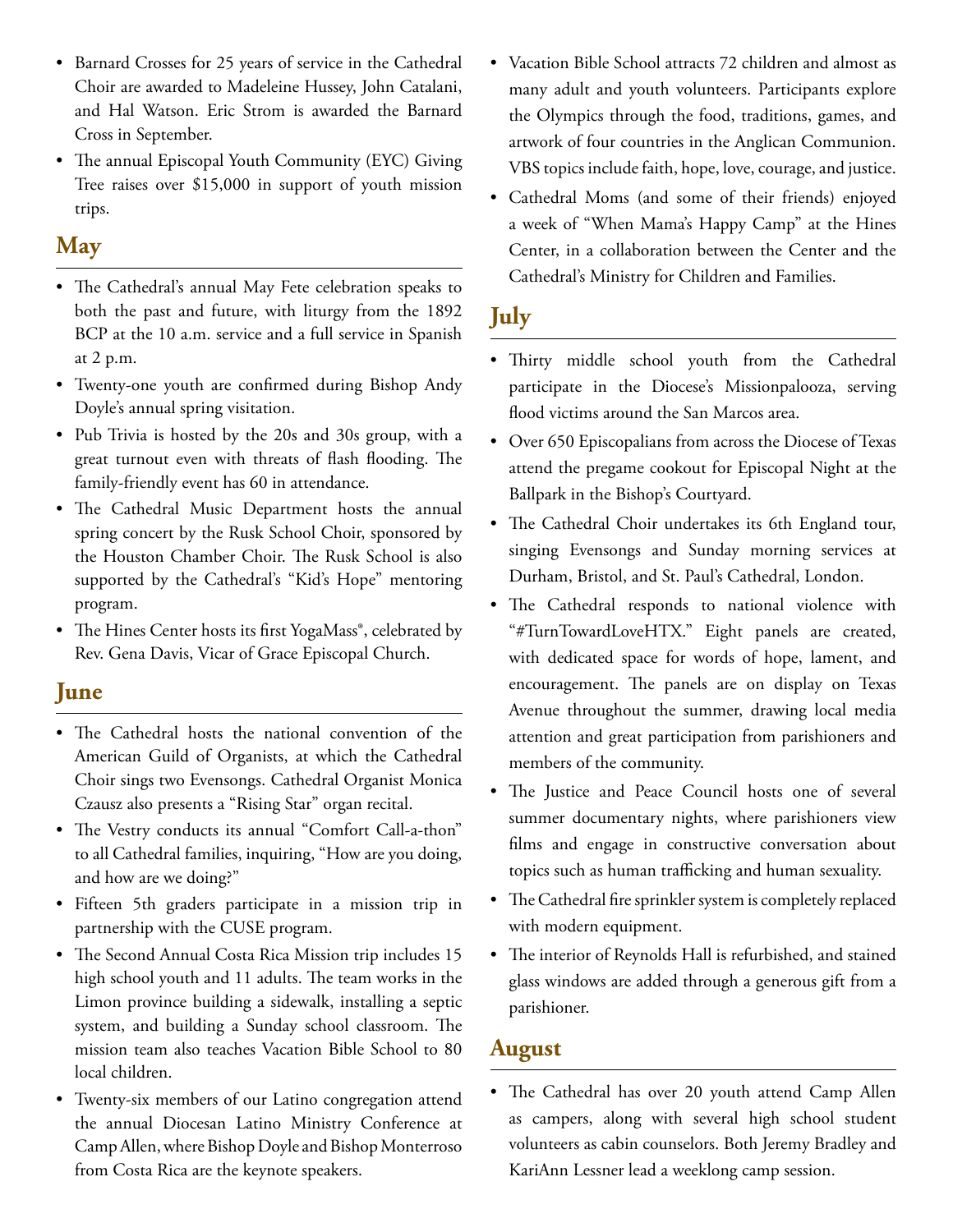- Parishioners kick off a new semester of Sunday school and fall programming by embarking on a journey around the world during "Destination: Rally Day." Stamps in a passport booklet are a reward for engaging with the different missions and ministries of the Cathedral.
- Cathedral Latino Ministry launches its first Vacation Bible School in neighborhood homes where Latino parishioners live. A total of 174 participants attend throughout five days. 18 volunteer adults assist during the week.
- Canon Callaham launches his "Vicar's Road Show," a new concept in neighborhood-based mid-week formation. The Road Show takes cathedral classes out into the community, offering several instances of the same class in different locations throughout the month. The initial offering, on bible translation, attracts more than 40 members.
- The Vestry deputizes the Justice and Peace Council to advocate in the community against human trafficking, especially in the lead-up to the Super Bowl next year.
- Costa Rica Missioners host the second annual "Costarific" Luncheon, raising \$2,000 to support Escuelita Santiago, the church and school Cathedral missioners served in June.
- The Vestry commissions a blue ribbon task force to investigate historic preservation and renovation needs on the Cathedral campus. The task force will report its findings to the Vestry in February 2017.

## **September**

- Twenty-four 8th graders begin confirmation class with a weekend retreat at Camp Cho-Yeh.
- Twelve hundred people participate in the four Fiestas Patrias celebrations hosted by our Latino congregation. Fiestas Patrias is an occasion to honor and recognize the presence, culture, and contribution of the Latino population in the United States.
- The Cathedral launches "The Well," a new and yet ancient 5 p.m. Celtic Eucharist. The service is meditative and prayerful, with music played on harp, flute, and cello.
- The Mission and Outreach Council partners with Saint Luke's Blood Center for the Cathedral blood drive. The drive collects 30 pints of blood.
- On the 15th anniversary of 9/11, the Rev. Dan Matthews preaches and teaches at the Cathedral, recounting his experiences of horror and hope at Trinity Church-Wall Street on September 11, 2001.
- Seminary of the Southwest professor and Episcopal priest Danielle Tumminio kicks off the Adult Formation Council's Fall Speaker Series with a reading from her book, *God and Harry Potter at Yale.* The crowd includes many youth and young adult members for whom the Potter novels are an important part of their personal canon.
- Cathedral House Episcopal School celebrates its 30th anniversary.
- The annual Beacon "Come to the Table" gala raises a record-breaking \$424,000 to support the Beacon's mission of restoring dignity to the homeless.
- The Every Member Canvass begins with a fun-filled dinner and skit themed "Back 2 Skool."
- The ceiling of the vault underneath the Prairie/Fannin sidewalk is shored up with extensive support scaffolding, in anticipation of a permanent repair.

### **October**

- Dean Thompson launches the Dean's Hour series "Faith of Presidents," focusing on the lives and faith of Washington, Lincoln, FDR, and Eisenhower in the leadup to the presidential election.
- The Pastoral Care Council hosts The Mourner's Path, a six-week grief support workshop through which participants strengthen their faith and discover new ways to move through the stages of grief.
- In the fall series of the Cathedral's Neighborhood Gatherings, more than 150 parishioners come out to meet their neighbors in four Cathedral member homes.
- The Adult Formation Council partners with the David Dykes Foundation to bring Sr. Joan Chittister to Houston. This Faith and Reason seminar also brings young, local interfaith leaders to share the stage with Sr. Joan, proving that the future of public intellectual discourse in Houston is bright.
- The 2nd annual "Boo Bash" welcomes downtown neighbors and Cathedral members to the Cathedral campus for Halloween fellowship.

## **November**

• The Every Member Canvass (EMC) culminates in Loyalty Sunday, when parishioners are encouraged to turn in their pledge cards for the upcoming year. This year's EMC is a record-breaker, resulting in more than \$3.2 million in pledged dollars to support our mission and ministry. Thanks be to God!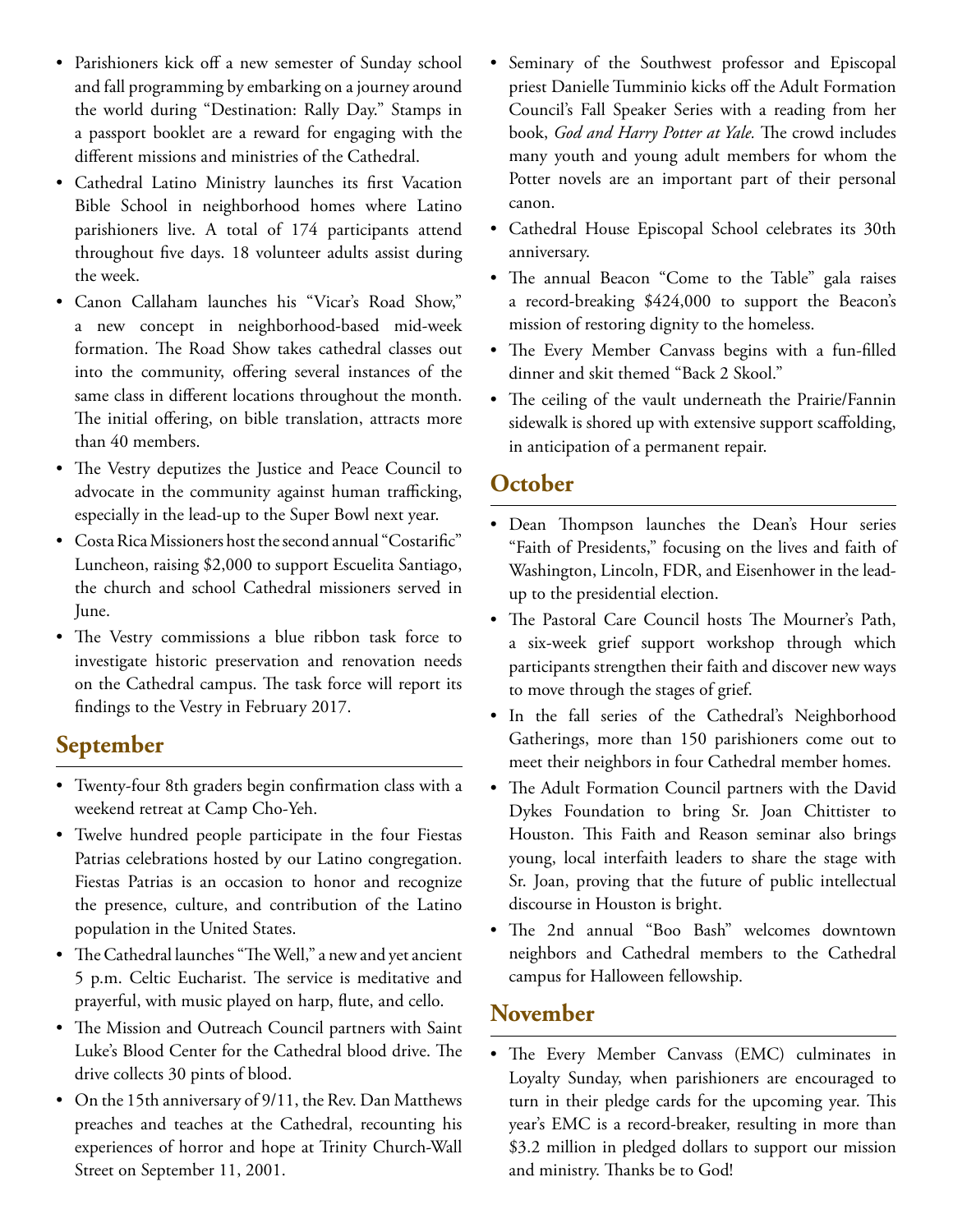- A dozen adult parishioners are confirmed during Bishop Andy Doyle's annual fall visitation.
- Ninety-five parishioners and their pets participate in the St. Francis' Day Blessing of the Animals. For the first time ever, a goose is blessed at Christ Church (along with dogs, cats, horses, hamsters, snakes, and a tarantula).
- The Mission and Outreach Council hosts the Alternative Giving Market (AGM), which encourages parishioners to support area charitable and social service agencies in honor of loved ones, in lieu of more traditional Christmas gifts. The AGM collects more than \$30,000. More than 20 offer their time and talents to support the event.
- Presiding Bishop Michael Curry preaches at the opening Eucharist of the International Black Clergy Conference, hosted by Christ Church Cathedral. A packed house is riveted by Bishop Curry's impassioned words that we shine the light of Christ to the world.
- Parishioners of all ages gather to watch movies and engage in theological conversation about superheroes during Popcorn Theology.

## **December**

- Forty-nine Cathedral adults, 15 youth, and 11 children brave the elements on a rainy weekend at Camp Allen to engage in fellowship at the parish retreat.
- The Advent season is marked by the annual presentation of Advent Lessons and Carols sung by the Cathedral Choir. In total, 370 parishioners and guests attend.
- Parishioner Donald McDonald's gift and vision are realized through the Hines Center's installation of an intricately-carved Celtic cross and prayer panels.
- The annual high school EYC Progressive Dinner draws over 25 students to three different homes to celebrate the Eucharist and feast on delicious food.
- Christmas at the Cathedral hosts at-risk children and families from Rusk Elementary School for the second year in a row. The event includes real snow in the Bishop's Courtyard, a photo booth, games, and a succulent Christmas dinner. In total, 283 people attend, including youth and adult volunteers from the Cathedral as well as other parishes and organizations. Christmas at the Cathedral is sponsored by the Mission and Outreach Council.
- Las Posadas attracts more than 650 people, an average of 75 people per night over the course of a week of evening celebrations. A significant number of the people attending were not familiar with Christ Church Cathedral. Twenty-four families work together to organize Las Posadas. Along with Canon Bautista, Dean Thompson and Canon Callaham each take a turn celebrating the Eucharist in Spanish.
- More than 1,800 parishioners and guests celebrate the Nativity at Christmas Eve and Christmas Day services.

## **Vital Statistics**

Average Sunday attendance in 2016: **715** *In 2015: 664\** Easter attendance in 2016: **2,039** *In 2015: 2,024* Total active baptized members at the end of 2016: **3,729** *At the end of 2015: 3,648* Number of pledging households in 2016: **616** *In 2015: 605* Total amount pledged in 2016: **\$3,126,398** *In 2015: \$3,076,529*

Total church school students enrolled in 2016: **353** *In 2015: 334* Baptisms in 2016: **33** *In 2015: 34* Confirmations in 2016: **31** *In 2015: 25* Received in 2016: **4** *In 2015: 3*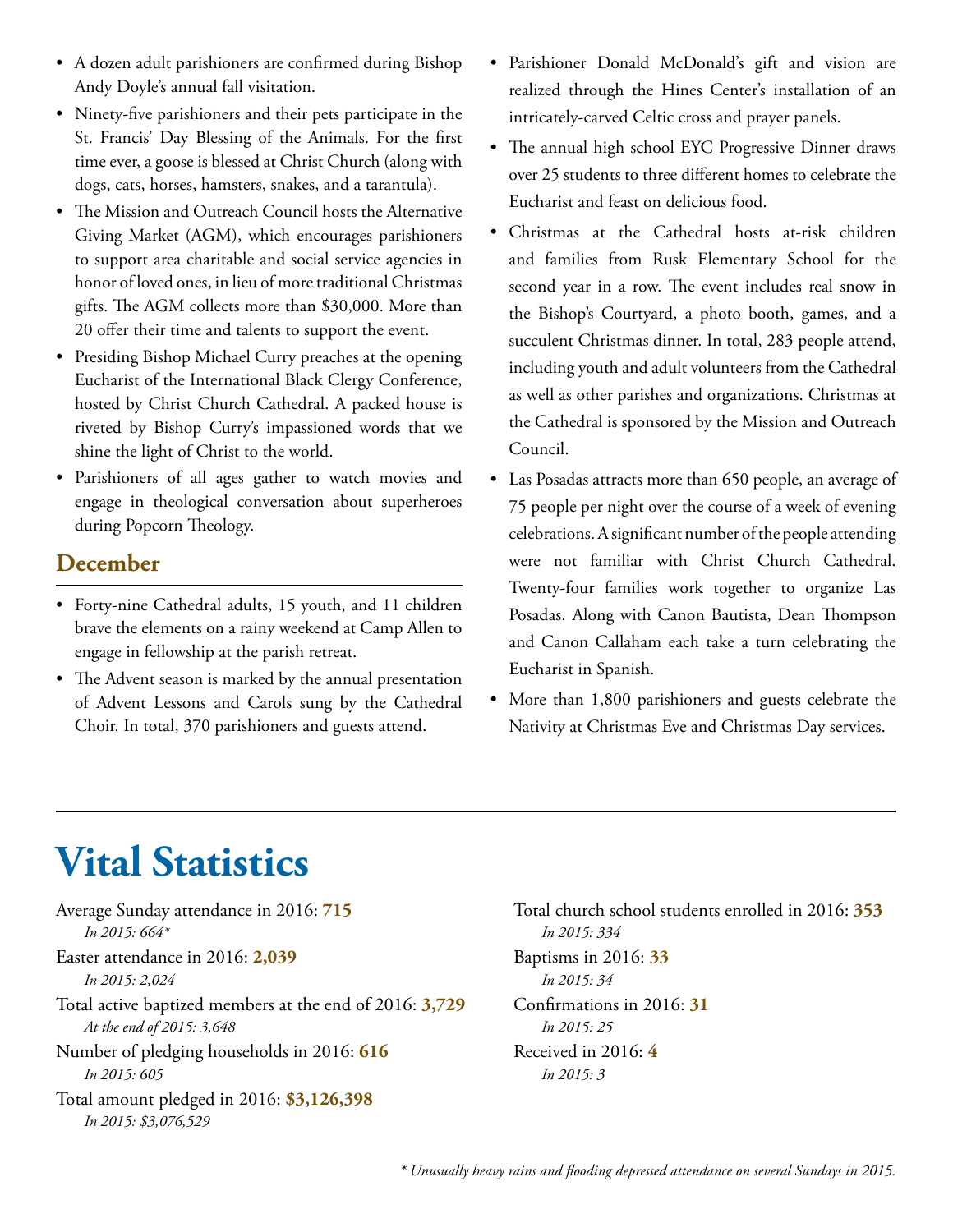## **Ministry Reports**

## **Formation and Worship**

### *Report by the Rev. Art Callaham*

The relationship between "form" and "function" is a perennial debate in areas of design and architecture. Do the potential uses of a thing dictate how it should be designed — "form follows function?" Or, does that design tell us something about how it will or should be used — "function follows form?" For designers, the jury is still (and will likely always) be out. But, for the Worship and Formation communities of Christ Church Cathedral in 2017, some important changes have been made on this front.

For generations, we have used the standard forms of "Southern Christianity" to guide the planning and resourcing of our Adult Formation and Worship programs. Folks come to church on Sundays, stay for Sunday School, and then come back on Wednesday night for another dose of each. Classes are divided by age-and-stage. Topics are chosen demographically. It was a good system.

But time, culture, and, frankly, traffic have made this model ever more difficult to sustain. Our members do not always have the capacity to stay long on Sundays or to return at midweek. They do not always wish to be in classes solely with folks that look and think like they do. And even if they did, traffic makes getting to the Cathedral at 6:30 p.m. on a Wednesday evening a challenge for some.

So, we have begun to redevelop our sense of how we deliver formation programming for the largest part of the Cathedral. Sunday mornings remain largely unchanged, but now offer a smaller variety of classes and focus on taking full advantage of a single opportunity for us all to be together each week. Midweek classes are shifting from weekly to monthly commitments to offer participants the opportunity to engage in multiple groups, each with its own diversity. And, following the lead of our Latino and Family ministries, the Cathedral is hosting classes in the neighborhoods, shifting the burden of the Houston traffic from the many students to the one teacher. As the architects and designers of the Cathedral's programming, we have and will continue to shift the form of our offerings to match the way our members function in this great city.

For those who wish function to instead follow form, do not despair. There remain some areas in our common life where new forms are still defining their functions. I would be remiss in my reporting of all things Worship and Formation if I did not mention the wild success of our new Celtic Eucharist, "The Well," which in taking an old form, the Sunday evening service, and transforming it through the application of Celtic theology and aesthetic, has brought new vitality — new functioning — to the faith lives of an increasing number of folks even as they make their way to the deep downtown in the evening.

2016 was a very good year in Formation and Worship and we are designing many more wonderful things for 2017. Stay tuned.

### **Music**

#### *Report by Robert Simpson*

If 2015 was a year of change for the Music Department, 2016 has been marked by stability and achievement. Monica Czausz completed her first full year as Cathedral Organist while winning praise for her recital work around the country. Her place among the leading organists in this country and Europe was secured by the invitation she received to join the MacFarlane Artists Management, perhaps the most distinguished recital management organization in America.

The Cathedral Choir was privileged to return to England for its sixth tour of English Cathedrals, singing evensongs at Durham, Bristol, and St. Paul's, London. The generosity of the Cathedral parish in support of this trip was once again overwhelming and deeply appreciated.

Distinguished choirs performed at the Cathedral this year, including the Yale Glee Club, Stile Antico, a noted English early music ensemble, and St. Martin's Voices from St. Martin-in-the-Fields, London. The annual Youth Choir Festival brought young singers from around the diocese to the Cathedral for a day of music and camaraderie, concluding with Evensong under the direction of Giles Brightwell of St. Thomas Church, Houston.

The American Guild of Organists held its national convention in Houston in June, and the Cathedral played a prominent role in the week's activities. Not only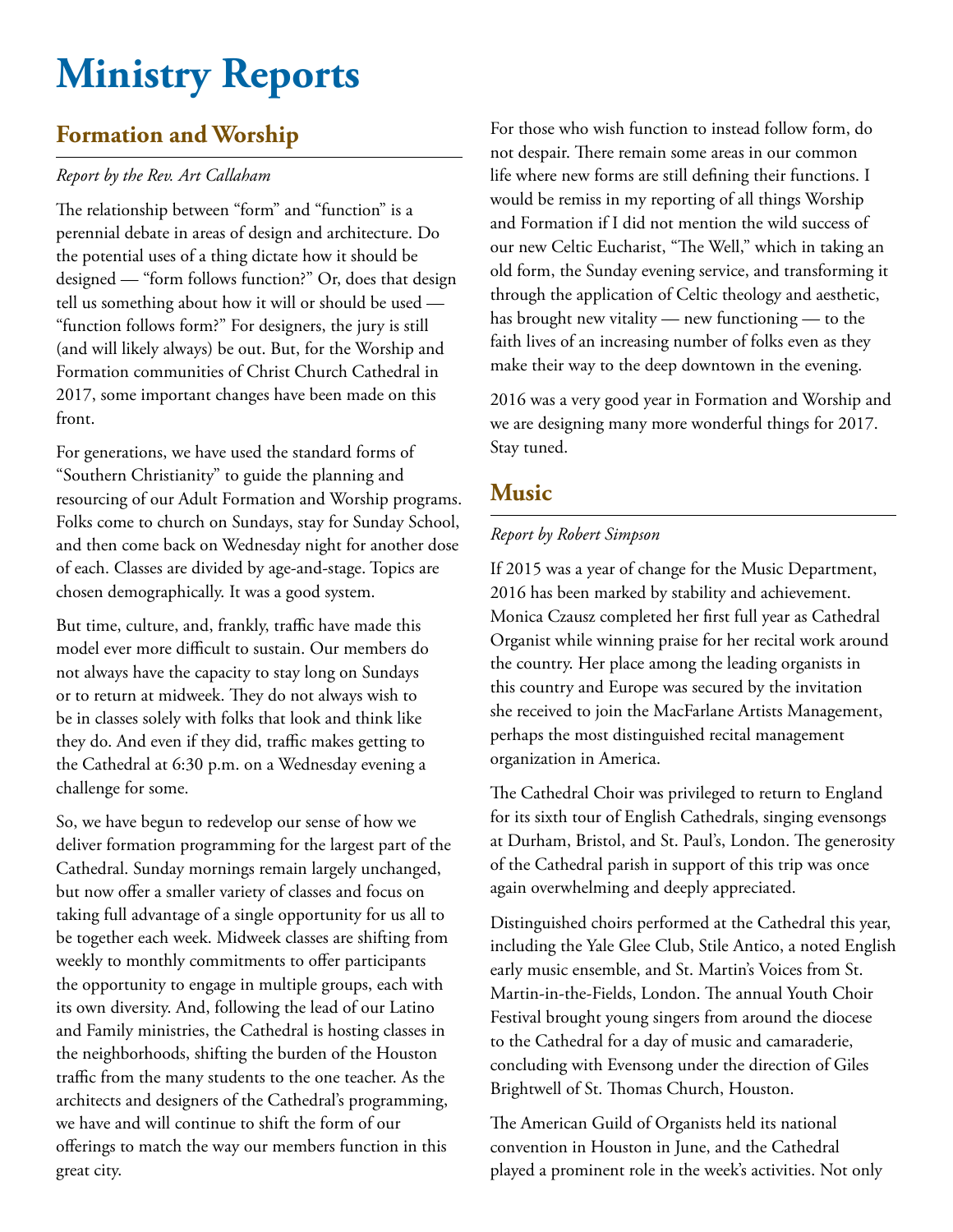was it the site of the organ improvisation contest, the Cathedral Choir was selected to sing two Evensongs at which a commissioned piece, "As it is in heaven" by Dale Trombore, was premiered. Monica Czausz was one of the featured recitalists.

Throughout the year, a determined band of choir members under the leadership of Charlotte Jones reorganized and updated the choral library. Housing more than 2,000 individual works, the Cathedral Choral library is a treasury of sacred music spanning centuries. I am indebted to Charlotte and her team for their work. In addition, Charlotte volunteers endless hours as our choral librarian.

I was privileged to serve on the Alternative Worship Task Force, which advised the Dean on a new Sunday service. The resulting Celtic service, "The Well," with music lead by harp, flute, and cello, was launched at 5 p.m. on September 11 and has already proven to be a deeply meaningful experience, drawing large numbers of current parishioners and those new to the Cathedral.

The Parish and Cathedral Choirs remain the backbone of the Cathedral's music program. Providing musical leadership for Cathedral and Diocesan service through the year, members of these choirs are called on to give their time and talents in generous amounts, something they do without reservation. The Treble Choir of Houston at Christ Church Cathedral, directed by Marianna Parnas-Simpson with the assistance of Ann Miller, represents the Cathedral with distinction throughout the year. Their offerings at Sunday services are invariably received with well-deserved applause. They perform outside the Cathedral on a regular basis, most recently in two performances of Benjamin Britten's "Ceremony of Carols" with the Houston Chamber Choir.

The daily work of the Music Department is greatly aided by Music Administrator Marilyn Dyess. A longtime member of the Cathedral Choir with extensive experience in parish and arts administration, Marilyn is responsible for many day-to-day operations of the department.

As I begin my 23rd year at the Cathedral, I am filled with gratitude for the opportunities I have each day to work with Dean Thompson and the enormously gifted individuals on the staff, in the choirs, and within the parish. I am blessed beyond measure.

## **Christian Community**

### *Report by Karen Kraycirik*

Every year in the life of the church, we can look back and identify trends. One of the trends that stood out to me this year was the Cathedral community's focus on fellowship. Parishioners ceaselessly found ways to engage with one another, break bread, volunteer, share stories, and enhance lives.

The annual Shrove Tuesday Pancake Supper kicked off another year of great community engagement with over 230 Mardi gras revelers celebrating the rich bounty with which our church pantry and our lives have been blessed.

May Fete, the annual spring festival, was new and improved this year in an effort to involve a greater number of parishioners in the success of such a complex event. This new model made use of the Cathedral's council system, giving individual councils a more active role, both increasing participation and diversifying areas of interest. Another significant change for May Fete was the move to begin and end the day with worship and praise. At ten o'clock, the worship service utilized liturgy from the 1892 prayer book, bridging our festivities of today with those of the past, reflecting on how even more than one hundred years ago, fellowship and merrymaking was an important part of church life. Additionally, a two o'clock worship service was conducted in Spanish, acknowledging the growth of Christ Church's Latino congregation and providing another opportunity for the community to celebrate.

We also saw an increased focus on connecting Cathedral members in fellowship where they live. From Missouri City to Memorial, Piney Point to River Oaks, and West University to Montrose, more than three hundred members came out to participate in the series of Spring and Fall neighborhood gatherings hosted by fellow parishioners all around Houston. In October, Cathedral Unplugged created an opportunity for all ages to disconnect from electronic devices and connect with one another at five different park locations throughout the city.

We concluded another great year with our Annual Parish Retreat at Camp Allen. While the weekend may have been a bit soggy from rain, the spirits of those in attendance were still high. Seeking respite from the storms, parishioners found themselves making connections around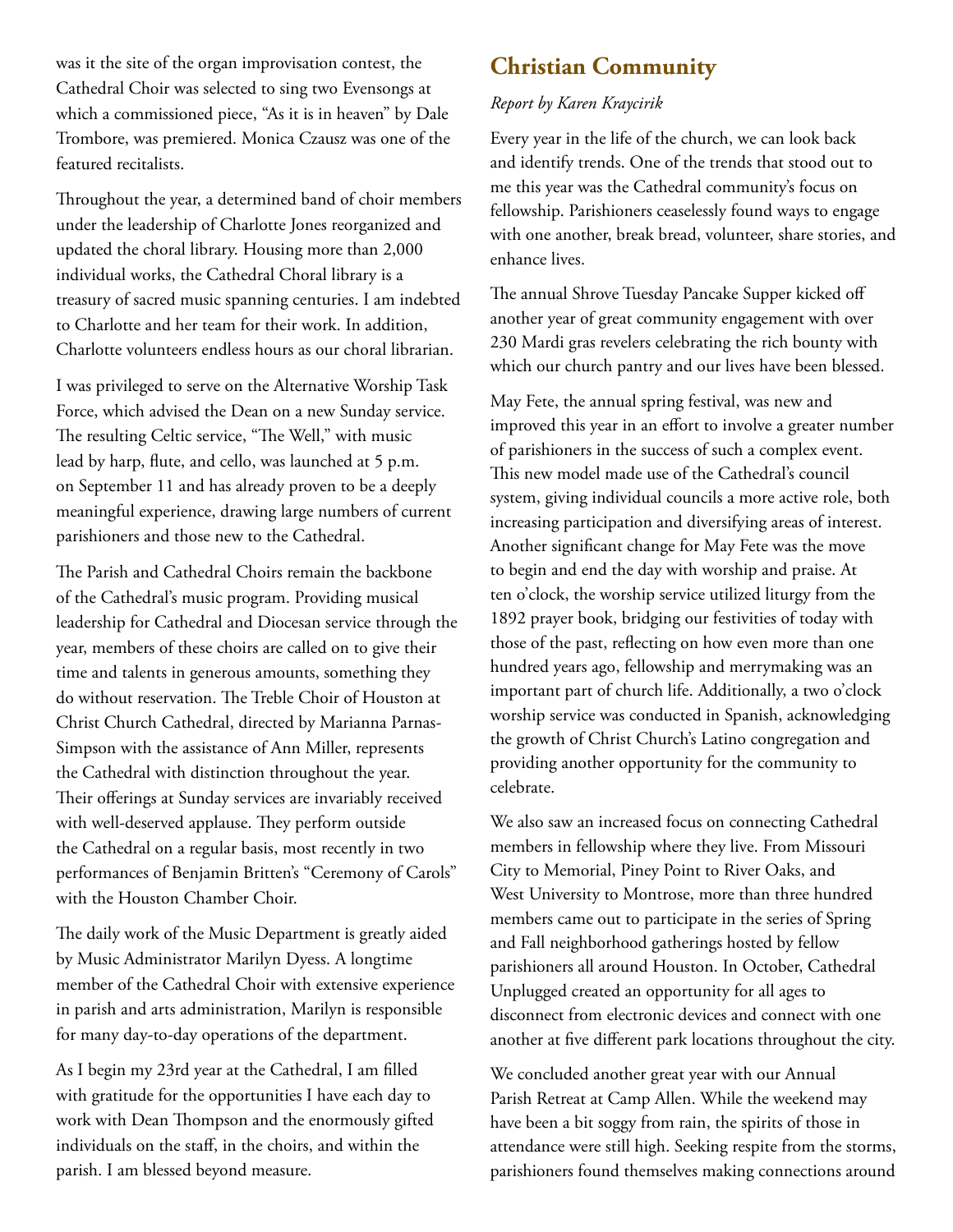the fire place and in the kitchen; warm places helped not only to warm hearts but also to feed souls.

In this upcoming year, we will continue to serve one another and be served, and give thanks for the opportunity that God has given us to form and bond through fellowship as a Christian community.

## **Stewardship**

### *Report by Karen Kraycirik*

In 2016, the theme for the Every Member Canvass (EMC) was "For it is God who is at work in you, enabling you to will and to work for God's good pleasure." This passage from Philippians seemed particularly fitting for a congregation that continues to exemplify that "it is God who is at work" in us, inspiring us to be the hands and feet of Christ in the heart of a vibrant, urban setting.

On Sunday, September 25, the congregation was invited to go "Back 2 Skool" at the EMC Kickoff Dinner. Two hundred and fifty people gathered in Reynolds Hall to be entertained by clergy, Cathedral staff, youth, children, and even our 2017 EMC co-chairs, Rob and Susan Reedy. The evening took a look at all of the ways the Cathedral provides for our formation in Christ, and together they made for a fun-filled event for all ages.

The past several years of the EMC campaign have been record-setting, but this past year has been awe-inspiring to say the least. By December 1, the 2017 Every Member Canvass had reached a major milestone – receiving 538 pledges totaling just over \$3 million. This is indeed indicative of the generosity of our members, considering that in 2016 the EMC total did not reach \$3 million until the middle of January.

With our current numbers, 586 pledges totaling \$3.23 million, we are on track for another record-breaking year. Our 2017 goal of \$3.25 million is within sight and just might become a reality. We have been truly blessed here at the corner of Texas and Fannin by the generosity of our members in their time, talent, and treasure.

## **Children and Families**

#### *Report by KariAnn Lessner*

*"Abide with me, fast falls the eventide: The darkness deepens, Lord, with me abide; When other helpers fail, and comforts flee, Help of the helpless, O abide with me."* 

> *— hymn by Scottish Anglican Henry Francis Lyte, often sung to "Eventide" by English composer William Henry Monk*

Abide was the word we chose to hold as a banner over 2016; and how fitting that word turned out to be. To abide means to stand by, to stick with – and in all things we knew God's abiding presence was with us in Children's ministries this year. It was a year of change and growth in our programs and in our people.

The spring brought new opportunities to connect families through our first Instruction in Eucharist class, Children's Lenten programs, and parent meet-ups during the Sunday School hour. Offering The Road to Easter, a children's guide to the Stations of the Cross, along with a child's palm-sized clinging cross, was the first and perhaps best reminder that we do not walk this life alone. Volunteers from the Episcopal Youth Community (EYC) helped with the readings as families retraced the steps of this journey in the Bishop's Courtyard.

Summer afforded Cathedral families many possibilities for connection through Compline and Pajamas, Art Space at Summer Place, and our Vacation Bible School (VBS). Outreach offerings like Bayou City Blessings in a Backpack (a national program with local impact that feeds children over the weekends during the school months and offers meal supplements during the summer) and SOLE Hope (an international program designed to allow children in the United States to cut the shoe patterns from discarded denim for children in Uganda whose feet need protection from jiggers, an aggressive insect that burrows into unprotected feet) helped our learners connect with each VBS daily focus: Faith, Hope, Love, Courage, and Justice.

With the start of school we celebrated the return of families from vacationing with new SPARKHOUSE curriculum in the two-year-old and Rotation classrooms, while investing further in the rich traditions of Cathedral Godly Play. We continued to encourage families to connect and be present with each other through Fall Parent Meetups, Compline with Kitties, Clean Slate Sunday, Popcorn Theology, and our annual Parish Retreat.

The traditions of Advent Wreath Making and Cathedral Christmas Eve pageant called us all to focus on the wonder of the season. From the five-to-one shepherd-to-sheep ratio, the very Roman guards (both male and female), the live baby Jesus, and five points on the Christmas star, we came to abide anew; Emmanuel, God is with us.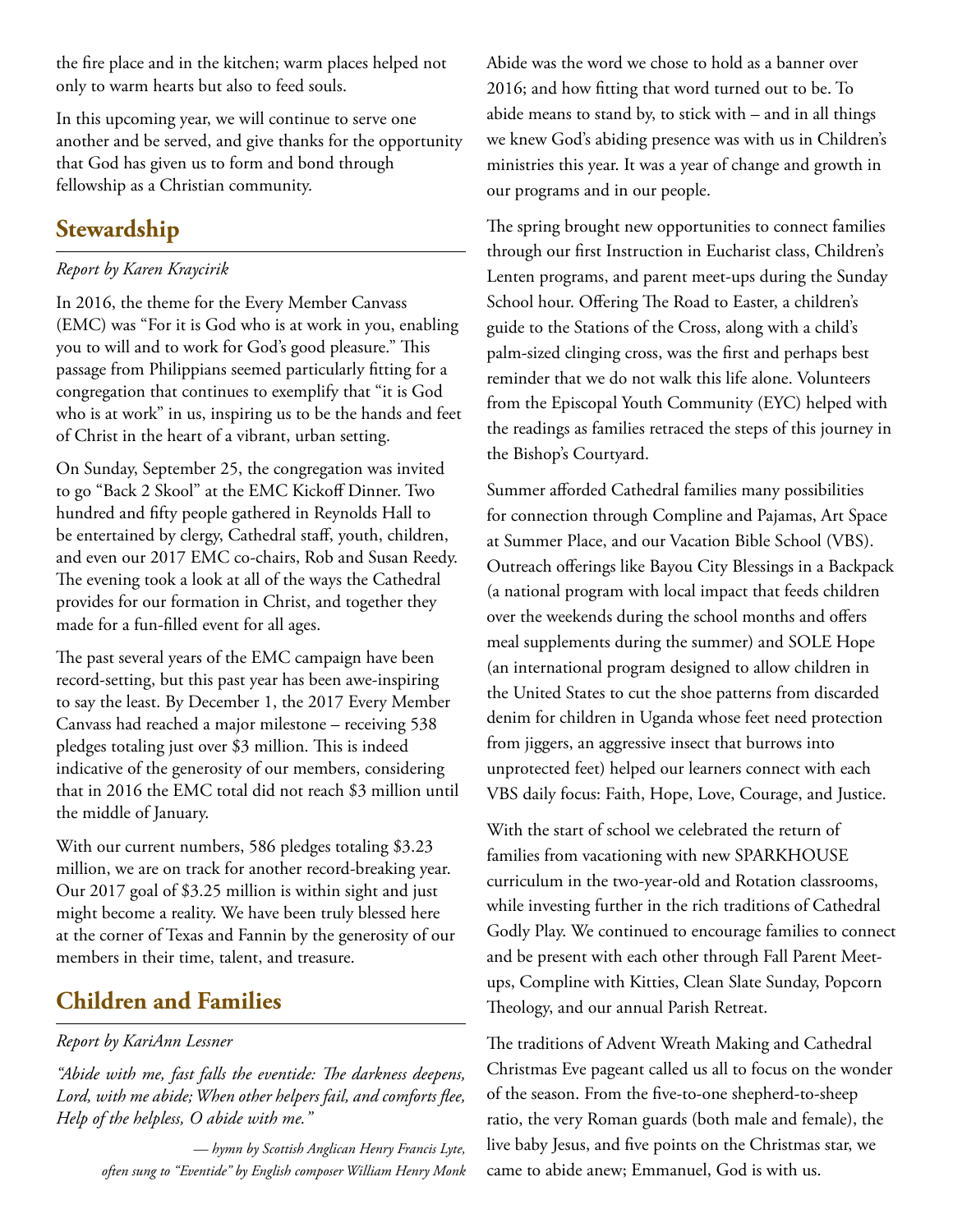## **Youth and Young Adults**

#### *Report by Jeremy Bradley*

Community has been a huge focus for youth at the Cathedral over the year. The confirmation class of 2016 felt such a connection with each other in community and in the knowledge they were receiving that they suggested we make confirmation a year-long process, which would allow them to have a deeper knowledge of themselves, God, and their faith.

Thanks to generous support of the Cathedral community, the youth ministry was able to raise over \$15,000 for the Giving Tree. This is the most we have ever received for scholarship for our youth community, and we are grateful. We returned to our friends in the Diocese of Costa Rica for our second mission trip. This time we went to a different region of the country to further our mission by partnering with the Costa Rican Episcopal Church. We shared knowledge, compassion, and love with each other.

Lastly, the EYC (Episcopal Youth Community) has continued to evolve and grow into a community that supports, encourages, and shares the love of Christ with each other. A glimpse of hope can be seen in our students as they tear down the walls of race, economical status, and a variety of other differences to form community.

For 20s & 30s, we have focused on fellowship and formation. Fellowship is a key aspect to this ministry. Many young adults are new to the city of Houston or if Houston is home, they may find their friend groups changing. Through fellowship, we are able to foster community and allow for connections to be made and friendships to be formed.

We've also focused on growing our leadership within the community by having individuals lead the Wednesday night group. It has been a fruitful year as our community continues to be the body of Christ.

## **Social Justice**

#### *Report by the Very Rev. Barkley Thompson*

The Justice and Peace Council continued to carry out its mandate in 2016 to raise awareness about unjust structures in our society. Early in the year, Dean Thompson facilitated a Faith and Society seminar for the Council on the issue of gun violence. During the summer, the Council sponsored its documentary series "Pray, Learn, Act," with films including "La Bestia,"

which focused on human trafficking, and "For the Bible Tells Me So," which chronicles the challenges to LGBT Christians posed by the church. The Council hosted the third annual "Coming Out in Church" event, which empowered LGBT Christians to share their stories. As a follow-up to October's Cathedral Faith and Reason program with Sr. Joan Chittister, the Council sponsored a series of ethics roundtables, at which parishioners explored the ways Christian ethical thinking should inform our lives. Importantly, in 2016 the Vestry deputized the Justice and Peace Council to speak on behalf of the Cathedral on the issue of human trafficking. The Council is partnering with St. Paul's United Methodist Church and South Main Baptist Church to raise awareness about human trafficking and effect change.

### **Mission Outreach**

#### *Report by the Rev. Simón Bautista*

The Mission and Outreach Council (MOC) continues to explore ways to best serve the mission of the Cathedral by strengthening its relationship with organizations who support the underserved and vulnerable in the city of Houston. This Council is blessed with the presence of a solid and strong leadership, which includes members of the congregation, vestry liaison, and a staff liaison. Eight new members are joining the MOC starting in February 2017, which gives us confidence that the Mission and Outreach Council is prepared for another exciting year.

During 2016, the Mission Outreach Council organized, ran, or participated in several events and activities. It coordinated and participated in regular volunteer work with the Lord of the Streets to serve breakfast to the homeless. The MOC also partnered with personnel of Saint Luke's Blood Center to lead a blood drive at the Cathedral. There were four volunteers from the Latin and Anglo congregations. Around 30 people signed up to donate blood.

The Alternative Giving Market, run by the Mission Outreach Council, drew parish members from all services on Sunday, November 20, and collected \$30,000 to distribute among 16 organizations the Cathedral supports via the work of the MOC. Over 20 volunteers from our congregations offered their time and talents to support this event. The Alternative Giving Market is the only fundraising activity the MOC conducts throughout the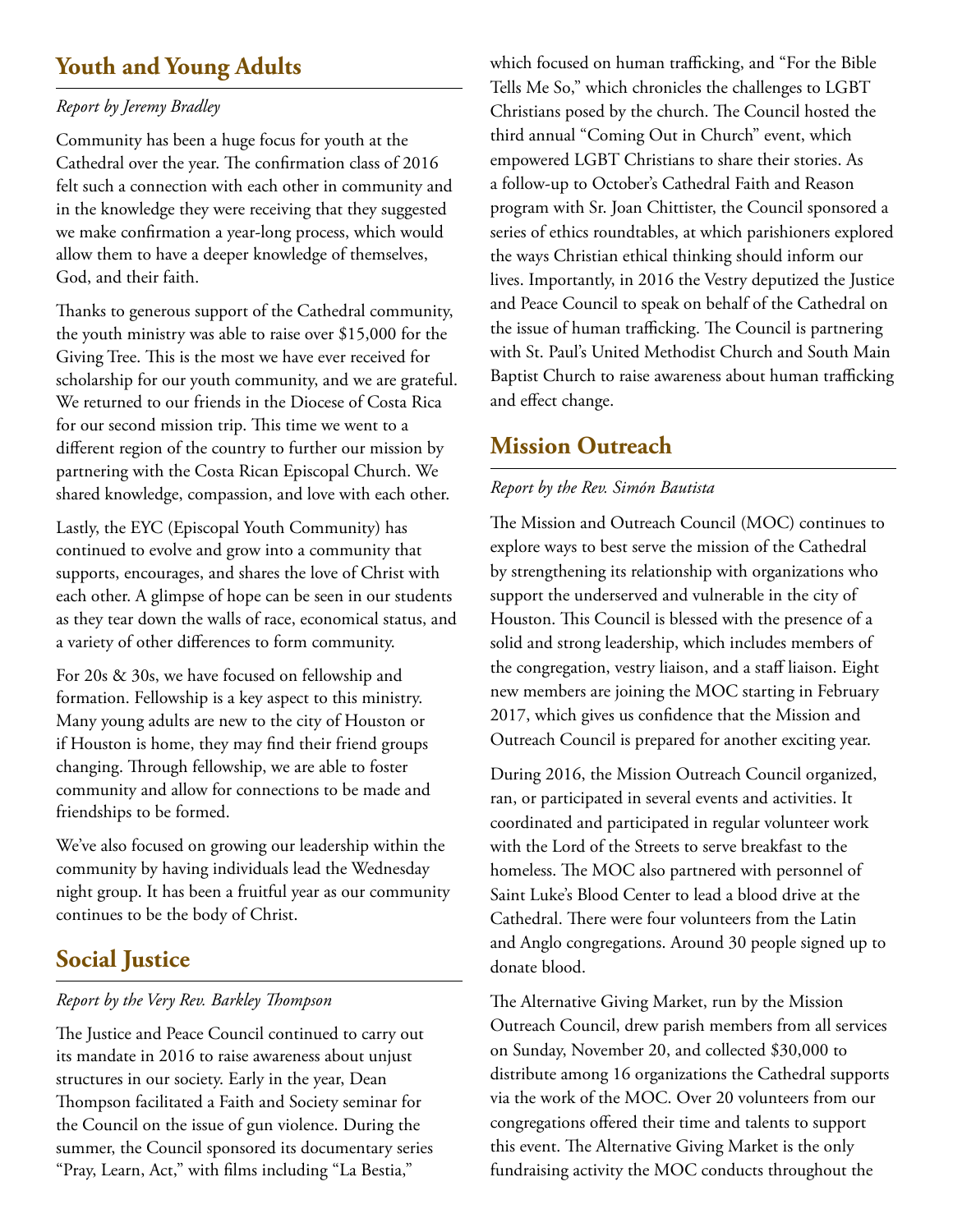year, and the money collected is used to support the work of sister organizations serving individuals and families in need. This year the number of donations received was 131.

For the second year in a row, Christmas at the Cathedral hosted poor families of children attending Rusk school. One more time we had snow blown in by a truck on the Bishop's courtyard, where children played until the point of happy exhaustion. The event also included a photo booth, games, and a delicious dinner offered to all attending, nearly 300 people including volunteers from our youth group, adults from our congregations, and people from organizations with a relationship to MOC council members. Twenty-two percent of the volunteers for Christmas at the Cathedral were members of the 1 o'clock congregation.

In addition, members of the Mission and Outreach Council met with members of other local Episcopal churches Mission and Outreach committees to discuss best practices. The goal of this first conversation was to touch base on what each other is doing, what challenges we are facing in the work we do, what we can learn from each other, and what we can possibly do together. This conversation will continue in 2017.

## **Care and Support**

#### *Report by the Rev. Glenice Robinson-Como*

The pastoral care Shepherd Program began the year organizing listings and calling on Cathedral members. These calls provide an introduction to the program and the opportunity to begin building pastoral relationships within our community. The Shepherds also continue to receive support and training through their Circle of Care meetings. In December, the group gathered to receive a mini training session on listening skills for their lay pastoral care work. The council continues to identify and recruit more Shepherds to support the growing congregation and will train two new members under the Community of Hope Program in January 2017. The addition of new members will allow the ministry to offer a deeper level of care for those who seek pastoral support. In addition to the members from the Cathedral who will receive training this year, the Cathedral will also be the host site for other local churches for the Community of Hope program. Partnering with other churches in the area will allow us to share ideas and support one another in the compassionate work of pastoral care.

This year we celebrated the 20th anniversary of care in Houston with Amazing Place, a day center for families with members who suffer with dementia and early stages of Alzheimer's disease. Canon Como spoke in the celebratory video and serves as a board member of Amazing Place. This year the Cathedral has deepened its engagement in the mission of Amazing Place with the recent appointments of Don Vold to the Council of Congregations and Dean Thompson to the Advisory Council. The Cathedral is committed to providing avenues of care for all stages of life for families and those who suffer from dementia and Alzheimer's.

The pastoral care coordinator Kim Williams and Canon Como continue to fine-tune the ministries under the pastoral care umbrella. This year they re-invented the pastoral care database system. This system assists clergy in providing continuous care by tracking members' date of entry into a hospital or facility through their release date. The Human Resource Database should be operational no later than March 1, 2017. This database will capture professional services provided by our Cathedral members such as catering, counseling, or accounting. The pastoral care ministries have already begun to use a catering service to provide meals to sick and shut-in members, and paired a member with a computer support service.

In 2017, the Pastoral Care Council will continue to work toward achieving the most innovative system of care and support for our community. In concert with the clergy, the lay pastoral teams serve faithfully in their various ministries to ensure that "no one walks alone."

## **Welcome and Evangelism**

#### *Report by the Rev. Genevieve Razim*

The Welcome & Evangelism Council and the Reaching Out to Downtown Initiative celebrate another year of successful ministry. The mission of the Council is to foster a culture of invitation and welcome within the Cathedral community, drawing and connecting unaffiliated people into the life and worship of the Cathedral, resulting in spiritual and numerical growth.

Accomplishments this year include the expansion of the Welcome Team to include The Well at 5:00 p.m. on Sundays. Sharing Faith Dinners held in May in Reynolds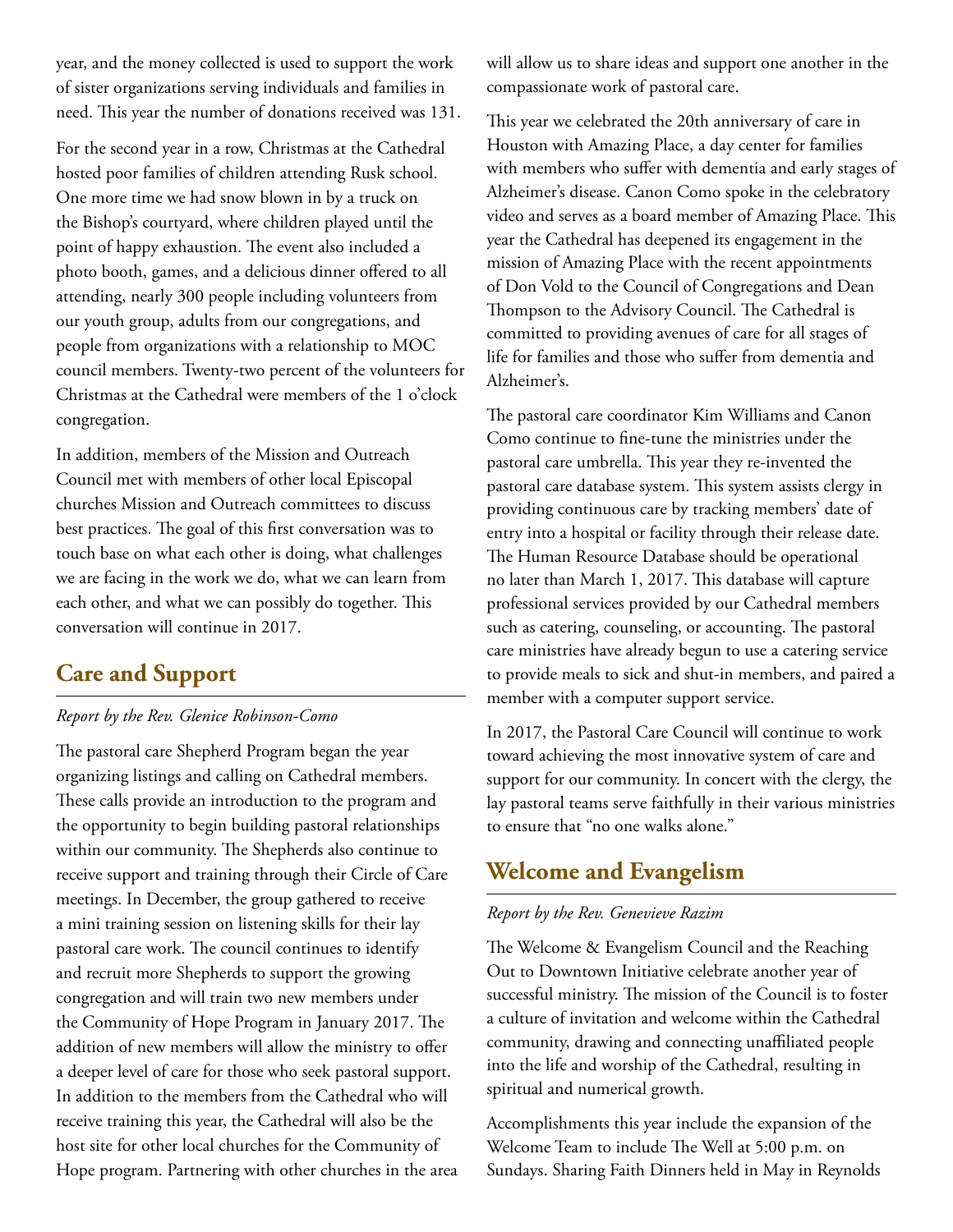Hall and June in Spring, Texas brought Cathedral members together to share faith and fellowship. Creation of Cathedral Neighbors ministry pairs established Cathedral members with newcomers living in their local neighborhoods.

Bible by the Glass at OKRA Charity Saloon continues to draw participants from beyond Cathedral membership, primarily through personal invitation and the social media service MeetUp. Continuing the campaign with downtown residential and hotel concierges, a curated Cathedral e-newsletter is sent once a month with the addition of a December Christmas card mailing including BEACON information cards and Christmas service times.

In collaboration with other councils, Welcome & Evangelism hosted Boo Bash in October and Chill & Grill in November, both building on prior Reaching Out to Downtown efforts. Together these events welcomed Downtown neighbors and Cathedral members to the Cathedral campus and into fellowship.

Many thanks to all who invited and welcomed new people into the Cathedral community this year. Keep up the good work.

## **Latino Ministry**

#### *Report by the Rev. Simón Bautista*

The Latino Ministry at Christ Church Cathedral continues growing and deepening in Houston's neighborhoods as part of the implementation of the neighborhood initiative as described in the Vision Action Plan. Meanwhile, the church community at the Cathedral is becoming even more robust. We are operating under the motto: Go, Settle, Evangelize, and Multiply.

In January, we moved children and youth Sunday School classes to one o'clock and introduced new material and new leadership. Thanks to effective leadership, the support of the Cathedral staff and leaders, and a strong commitment from parents and children, we have seen a significant increase in the number of children present on a regular base.

In addition to classes, we hosted several events to give people a chance to congregate and experience fellowship, such as Noche Familiar, our Lenten Retreat, Advent retreat, the annual Diocesan Latino Conference at Camp Allen, and an Immigration Forum primarily intended

for people seeking information about the new status of the immigration debate. One hundred and thirty people participated in this forum; we also had representatives from the Consulates and community organizations as well as lawyers.

The Cathedral also sponsored two Latino lay leaders to attend the Nuevo Amanecer/New Dawn conference in Kanuga, North Carolina. This conference is for leaders, both lay and clergy, involved in developing Latino congregations in the Episcopal Church inside and outside of the United States.

The Cathedral Latino Ministry launched its first Vacation Bible School in the neighborhoods this past summer. A total of 174 children attended throughout the five days, including 53 at the Cathedral on the closing day. Eighteen volunteer adults helped during this week, and four houses of our members were made available to teachers and children so we can develop the program.

This past year we expanded the celebration of Fiestas Patrias from one day to four Sundays to cover an entire month of Fiestas. Fiestas Patrias is an occasion to honor and recognize the presence, culture, and contribution of the Latino population in the United States. Around 1,200 people participated in the celebrations. This number combines people attending the one o'clock service and people attending the four events we had immediately following the service. Seventeen different community organizations were represented, and 45 volunteers were available throughout the four events.

During the fall of 2016, the Latino Ministry hosted many services and celebrations in the neighborhoods. We launched a new weekly Spanish language service of the Cathedral in two different neighborhoods (two Friday services per neighborhood per month). The service is part of our efforts to establish missional communities and to expand our presence in Houston. On Thanksgiving Eve, a total of 87 people gathered in a member's front yard to celebrate with a service. This is the second year in a row we have held this service in a neighborhood. So far the Latino people have responded very well to the effort, on this occasion we had two members of the morning congregations joining us.

Las Posadas, from December 16-24, brought together around 675 people, an average of 75 people per night. A significant number of the people attending were not familiar to Christ Church Cathedral. Over 24 families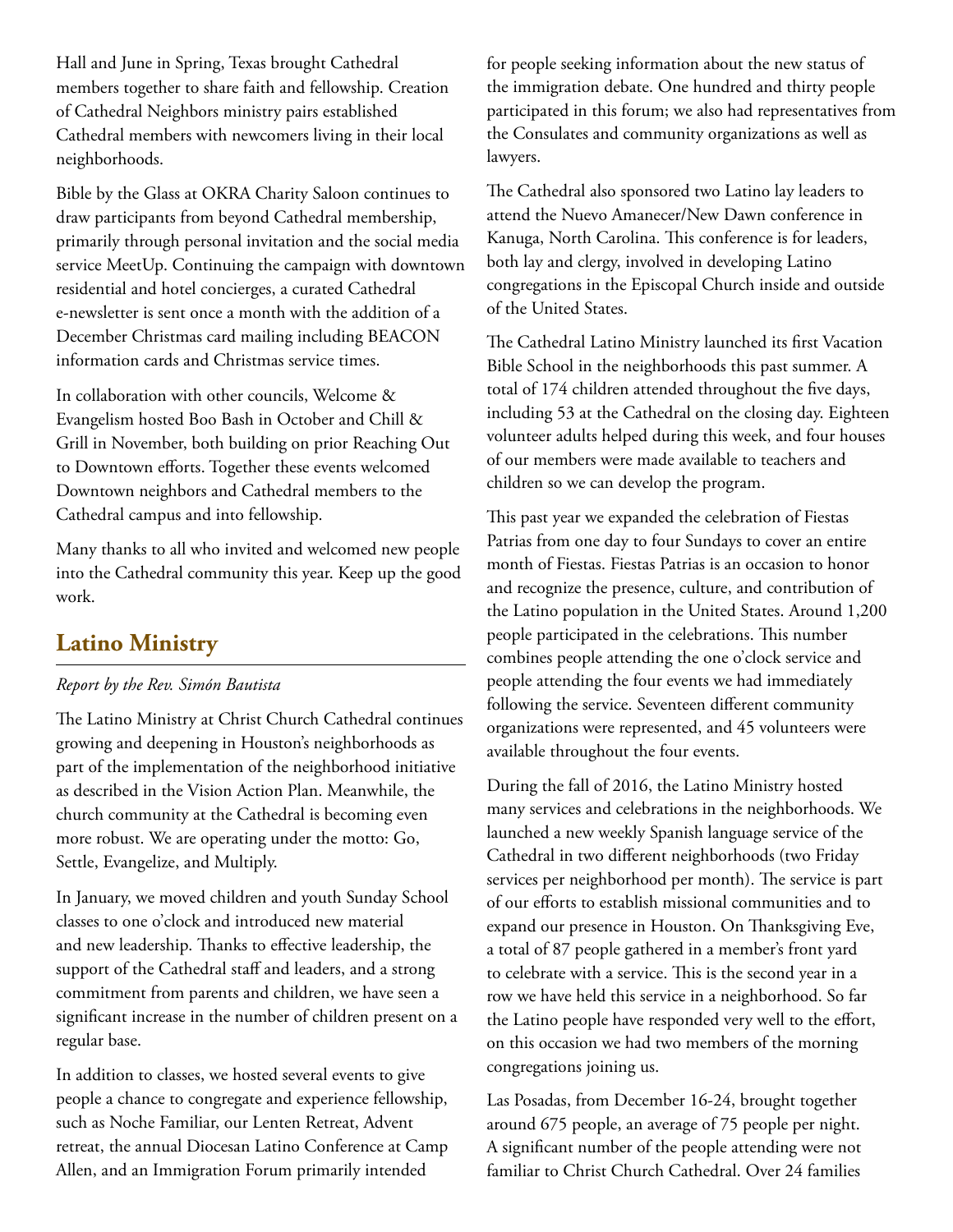worked together organizing Las Posadas. The offering of Eucharist added a special touch to each night. Dean Thompson and Canon Callaham each came to a posada to celebrate Eucharist.

Las Pastorelas/The Pageant was presented on Christmas Day during the regular service. Our Latino children made a wonderful presentation to an unprecedented 171 people on Christmas Day. This occasion, as usual, brought together both families who are members and families who are new, as their children were performing.

## **Hines Center**

### *Report by Brooke Summers-Perry*

The Bishop John E. Hines Center for Spirituality and Prayer began the year with a grand opening for about 250 parishioners and friends in January 2016. Within a couple of months, the Center was offering 30 yoga and movement classes a week and unlimited sessions for a monthly membership fee of \$50.

Other early crowd-pleasers were Fr. Marcus Losack of Wicklow, Ireland, presenting a program on Celtic Spirituality, and Cindy Wigglesworth, bestselling local author of the book *SQ21: the Twenty-One Skills of Spiritual Intelligence*. In March, the Hines Center partnered with Rice University and the Boniuk Institute to host a religious studies symposium: Being Spiritual but Not Religious – Past, Present and Future.

In late spring, the Hines Center held a week of dedicated programming in support of Compassion Week Houston, in partnership with the Houston Non-Violent Communication (NVC) community and Compassionate Houston, founded by the Cathedral's own Rev. Betty Adams. In May, we hosted YogaMass®, celebrated by Rev. Gena Davis, Vicar of Grace Episcopal Church. The Hines Center client count, at the end of May, reached 500.

Last summer, in June, the Center tested a new concept by offering "When Mama's Happy Camp," a collaboration between Hines Executive Director Brooke Summers-Perry and KariAnn Lessner, Cathedral Minister for Children and Families. The camp was offered twice – a one-week session concurrent with children's Vacation Bible School, and

another stand-alone evening session over several summer weeknights.

The fall programming season was highlighted by the Mind, Movement, and Mystery series of packed-house Saturday workshops and co-sponsored events. In August, Dr. William Kerley, of St. Paul's United Methodist Church (UMC), presented the paradoxical journey. Two weeks later, the Rev. Pitman McGehee, former Dean of Christ Church, addressed the ways we experience mystery in our lives. The Hines Center collaborated with the Cathedral and the Dykes Foundation to co-sponsor Spirituality, Self and Society with Sr. Joan Chittister, OBS. In November, Dr. Mark Ryan presented the history and impact of transpersonal psychology. Later in the month, The Hines Center partnered with the Kerley Endowment and St. Paul's UMC to present Compassion and Quantum Entanglement with Sr. Ilia Delio, OSF.

Over the year, the Center developed relationships with Cathedral parishioners in several meaningful ways. The Hines Center hosts Brigid's Place's Centering Prayer group on Monday mornings and an icon writing group on Wednesdays. Several labyrinth walks were offered regularly including a few guided walks by parishioner Sarah Gish, who also led a monthly series of Words of Wisdom (WOW) talks about cultural events and personalities around town. Late in October, we partnered with the Cathedral Latino Ministries to welcome Noche Familiar at the Hines Center, to share a meal, games, and fellowship while honoring all the living and departed saints in our lives. In November, the Center provided the spiritual formation programming for the Latino Ministries leadership conference.

The year ended with the launch of our Circles program, facilitated small groups that foster self connection, group reflection, and inner wisdom and guidance. We also launched a paid digital advertising campaign, targeting downtown residents and those working downtown during the day. Our total client count is over 900. The staff and steering committee look forward to widening and deepening the individual and small group programming, launching customized group programming and continuing to build a strong community throughout 2017.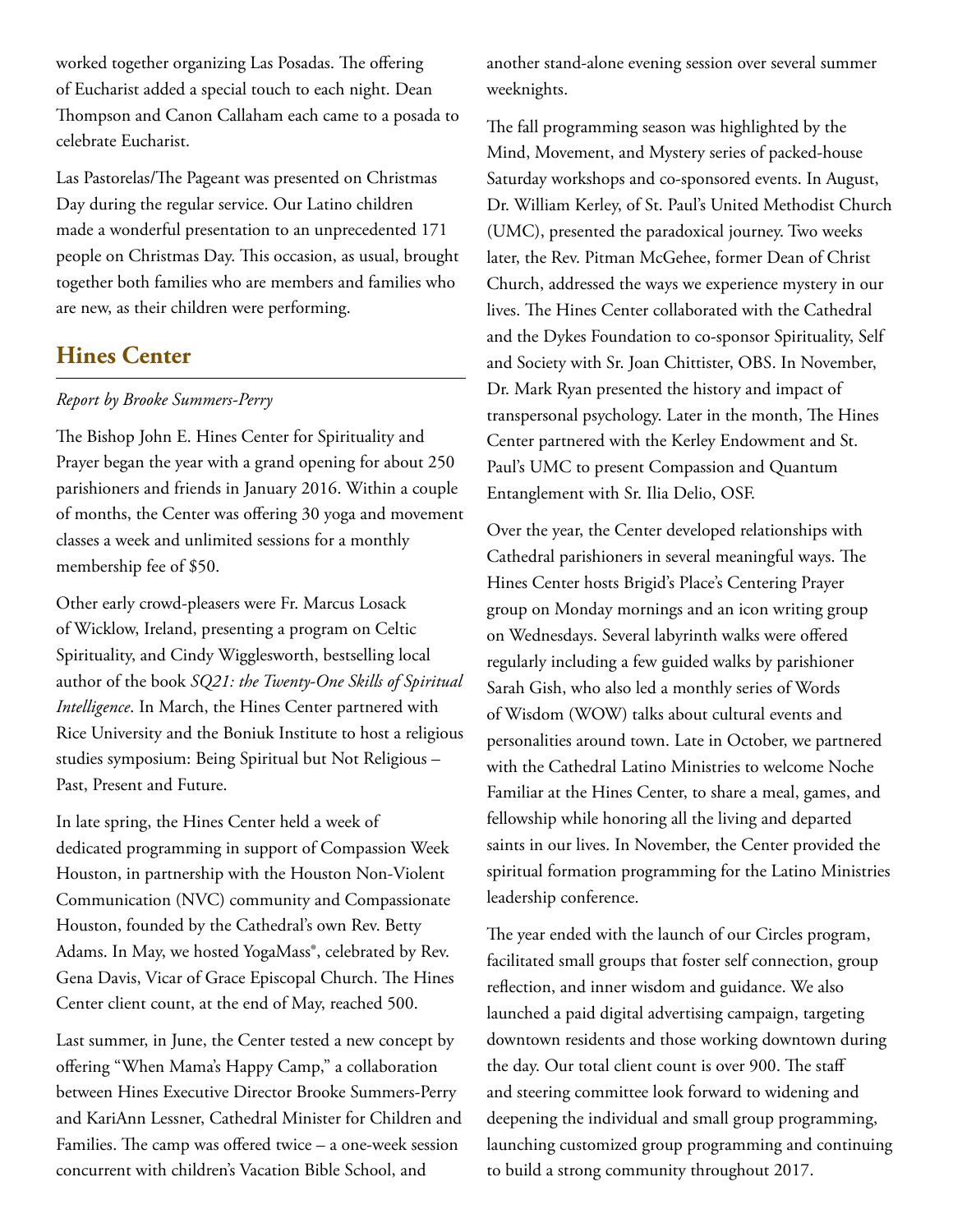## **Cathedral Bookstore**

### *Report by Kathy Jackson*

This past year was a busy for book signings and conferences, for which the Cathedral Bookstore provided books and volunteer support. In February, Beth-Sarah Wright and Helen Kimbrough were here, followed by Fran Early, who will return this fall to discuss her book *Doing Good . . . Says Who?* In September, the Reverend Danielle Tumminio spoke and signed her book *God and Harry Potter at Yale*. October brought the return of Joan Chittister for a two-day conference. The International Black Clergy Conference convened here for five days in November. At the end of November, J. Bradford Hipps read from his debut novel, *The Adventurist*, and held a talk with Canon Callaham; his book was the December choice for the Dean's Book Club. We send kudos to all our volunteers who put in extra hours to make things run efficiently. We completed the year with our annual Advent newsletter and book signings by Chase Untermeyer and Bill Curtis. We are grateful for your support of our work and ministry in our thirty-fourth year of service to the Cathedral, the Diocese, and the Downtown community.

## **Kids Hope**

#### *Report by Jennifer Lin Sickman*

This past year was a time of transition and expansion for the Kids Hope Community. Thanks to the generosity of mentors, prayer partners, and Cathedral friends, the eight-year-old program took on five new third grade student mentees and expanded student participation into middle school. The program also upgraded its activity supplies at Rusk with the addition of a few Lego building sets, idea books, and new educational games. Kids Hope mentors hosted an ice cream social for students, an appreciation luncheon for Rusk School faculty and staff, and provided judges for the first Rusk School Spelling Bee in addition to over 500 hours of dedicated mentoring and relationship-building. With the changes in administration and curriculum at Rusk, Kids Hope also began exploring expansion of the program to a new elementary school campus. That transition work will continue in 2017 along with a planned field trip to NASA and many more hours making a difference one-on-one in weekly mentoring sessions.

## **2016 Vestry**

The vestry is the legal representative of the parish with regard to all matters pertaining to its corporate property. The presiding officer of the vestry is the rector. The responsibilities of the vestry are to help define and articulate the mission of the congregation; to support the church's mission by word and deed; to ensure effective organization and planning; and to manage resources and finances.

*Source: An Episcopal Dictionary of the Church; Church Publishing, New York, 2000*

Wayne Clawater, *Senior Warden* Charlie Prioleau, *Junior Warden* Whitney Ogle, *Secretary* Lyman Paden, *Chancellor* Will Hamilton, *Treasurer* Michael Bullington, *Assistant Treasurer* Chris Alexander Consuelo Bravo Robin Bullington Vicki Cawley Linnet Deily Elizabeth Goza

Jim Hudson Chris McCord Catherine Randall Bob Richter Floyd Robinson Michelle Ruch

## **2016 Endowment Trustees**

Michael Bullington, *President* David Kirkland, *Vice-President* James Hughes

John Knapp Jack Pendergrast Karla Schapansky Joy Stapp Doreen Stoller Bess Wareing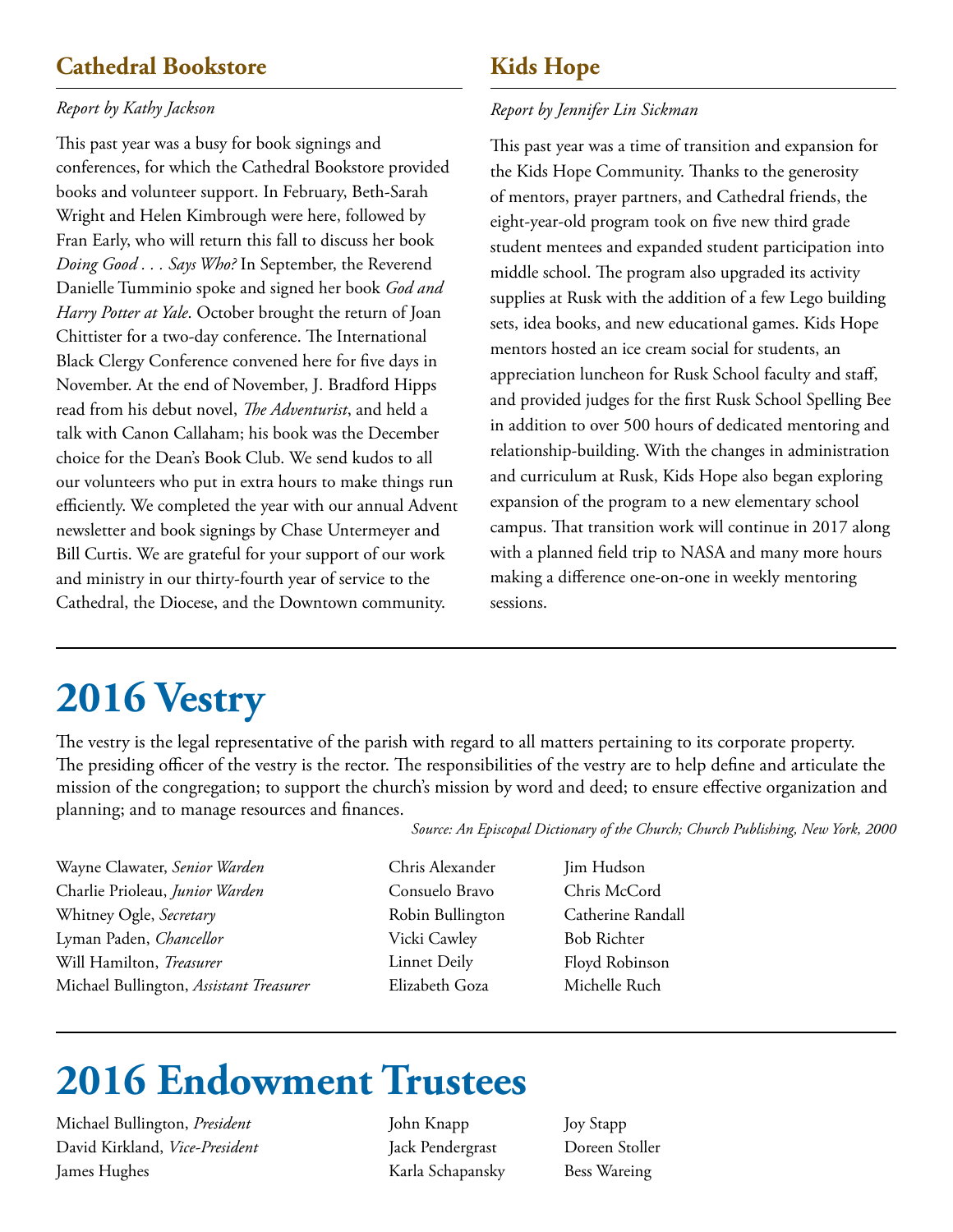## **Clergy** *as of December 31, 2016*

The Rt. Rev. C. Andrew Doyle, *Bishop of Texas* The Rt. Rev. Dena Harrison, *Bishop Suffragan* The Rt. Rev. Jeff W. Fisher, *Bishop Suffragan* The Very Rev. Barkley S. Thompson, *Dean* The Rev. Arthur A. Callaham, *Canon Vicar* The Rev. Glenice Robinson-Como, *Canon Pastor* The Rev. Genevieve T. Razim, *Canon for Welcome and Evangelism* The Rev. Simón Bautista Betances, *Canon Missioner* The Rev. Betty Adam, *Canon Theologian* The Rev. John A. Logan Jr., *Canon Emeritus* The Rev. Edward L. Stein, *Assisting Priest*

## **Cathedral Staff** *as of December 31, 2016*

#### **MINISTRY STAFF**

Jeremy Bradley, *Minister for Youth and Young Adults* Monica Czausz, *Cathedral Organist* Karen Kraycirik, *Minister for Stewardship* KariAnn Lessner, *Minister for Children and Families* Torie Ludwin, *Minister for Communication* Patrick Saccomanno, *Minister for Finance* David Simpson, *Chief Operating Officer* Robert Simpson, *Canon for Music*

#### **ADMINISTRATIVE STAFF**

Peggy Beltrami, *Financial Administrator* Yency Bermudez, *Assistant for Spanish Ministr*y Mark Bohenick, *Publications Editor* Lisa Cantu, *Receptionist* Elizabeth Cuevas, *Program Coordinator* Marilyn Dyess, *Music Assistant* Brandi Gillispie, *Revenue and Accounts Payable Coordinator* Nelda Horton, *Executive Assistant to the Dean* Christy Orman, *Youth Associate and CUSE Director* Ramona Sikes, *Manager of Human Resources and Parish Records* Kimberly Williams, *Pastoral Care Coordinator*

#### **FACILITIES STAFF**

Frank Guevara, *Facilities Administrator* Ardell Ray, *Senior Sexton* Shadrick Griffin, *Sexton* Brandon Johnson, *Sexton* Blanca Ortiz, *Senior Housekeeper* Esther Calderon, *Housekeeper* Carolina Espinoza, *Housekeeper* Maria Lara, *Housekeeper*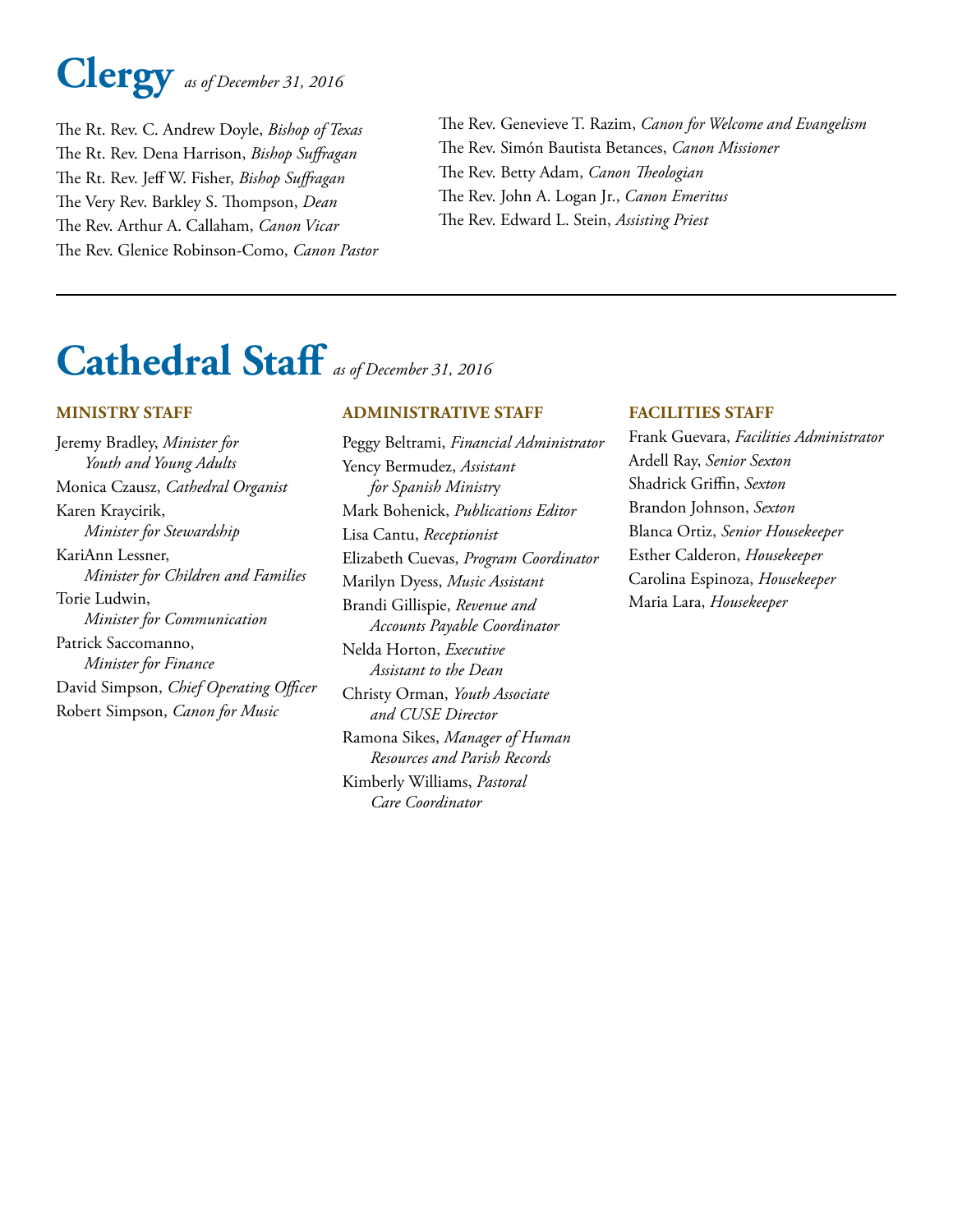#### **AUXILIARY STAFF**

Patty Hurt, *Archivist* Martha Lewis, *Special Needs Program Coordinator* Elizabeth Cuevas, *Childcare Supervisor*

#### **Cathedral Bookstore**

Kathy Jackson, *Manager*

## **Cathedral House Episcopal School**

Teri Jackson, *Director*

#### **Cathedral Treble Choir**

Marianna Parnas-Simpson, *Director*

#### **Cloister Gallery**

Ellen Harrison, *Director*

#### **Kids Hope USA**

Jennifer Lin Sickman, *Director*

#### **CATHEDRAL HEALTH AND OUTREACH MINISTRIES**

Charly Weldon, *Executive Director* Julie Falcon, *Development Director* Heather Chappell, *Administrative Assistant* Haley Coates, *Development Associate*

#### **The Beacon Day Center**

Mike Puccio, *Program Director* Jonathan Holland, *Operations Director* Loretta Randolph, *Case Manager* Ronald Marshall, *Volunteer Coordinator* Ann Savage, *Intake Coordinator* Samantha Diaz, *Kitchen Coordinator* Wayne Carter, *Laundry and Shower Coordinator* Brian Gorham, *Security Coordinator*

#### **Beacon Law**

Leslie Schweinle Ginzel, *Program Manager* David Pogue, *Benefits Manager* Stephanie Marrone, *Staff Attorney* David Randall, *Staff Attorney* Erin Russel, *Paralegal* Reed Fryar, *Legal Assistant*

#### **Brigid's Hope**

Regina Walker, *Program Manager* Joy Matthews, *Residential Adviser*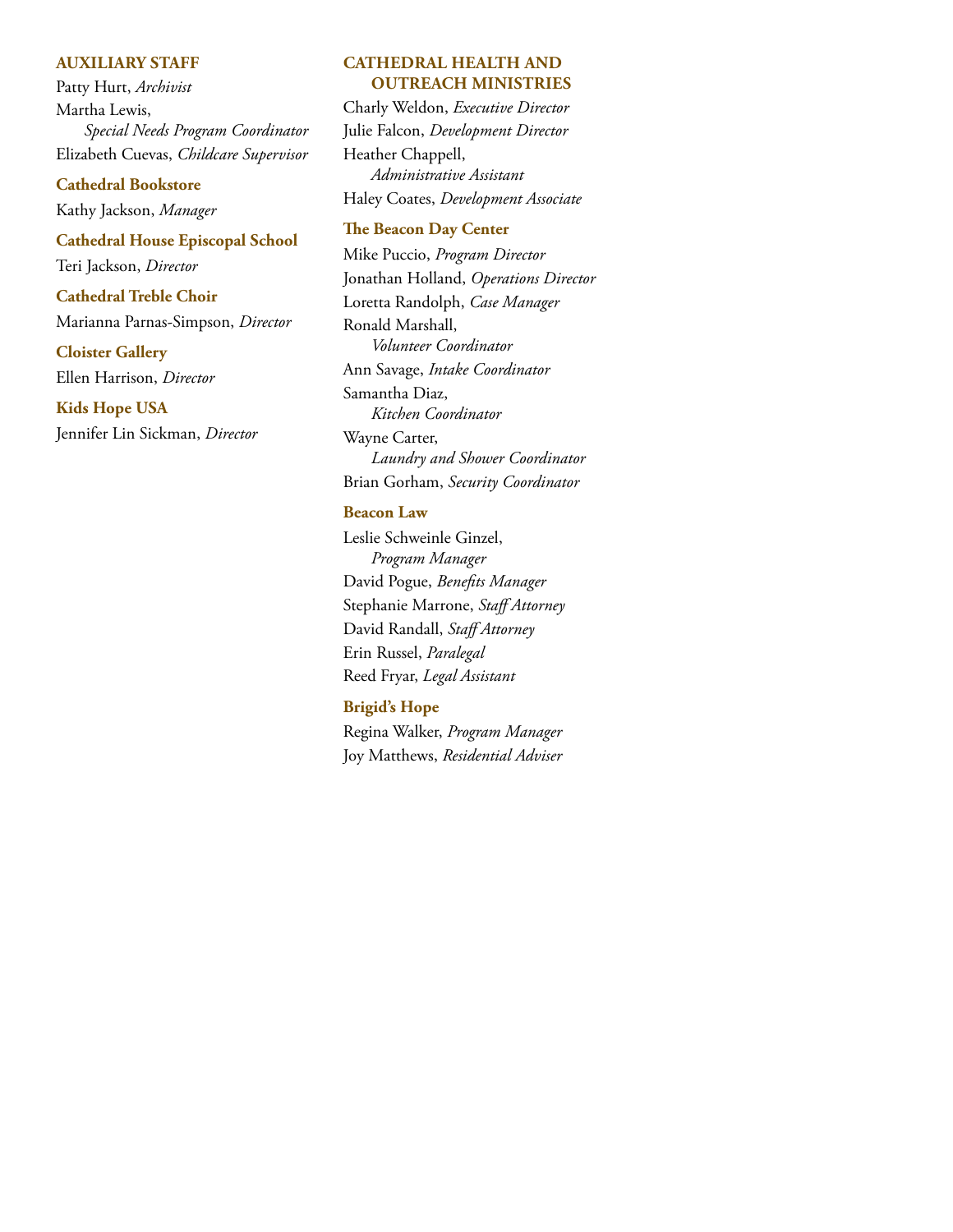## Bishop Richardson Society

The Cathedral is deeply grateful to all those who have named the Cathedral Endowment Fund in their estate.

Anonymous (11) W. Andrew Achenbaum Anthony B. Adams Claire Elaine Adams Ben Monroe Anderson Mary Greenwood Anderson  $\phi$ Rick Ankrom Hope Hammond Arnim  $\phi$ Bruce Atkins Diana Kay Austin Herbert S. Autry  $\mathbf{\Phi}$ Lynette S. Autry  $\mathbf{\hat{P}}$ Robert Awe Catherine Barlow  $\mathbf{\Phi}$ Mary Sue Wilson Barnum Jan Barrow Laura T. Barrow  $\phi$ Thomas Davies Barrow  $\hat{\mathbf{\Theta}}$ Virginia Monahan Bayles Audrey Jones Beck Wendy A. Bentlif Philip S. Bentlif Ann Benzon John Benzon Mary Virginia Bille Georgia L. Blair Jean Ramsey Border Patrick Boruk Daniel Boudreaux Mary Frances Newton Bowers Catherine Cage Masterson Bruns G. Sidney Buchanan Mike Bullington Robin Bullington Patricia Hagy Bunch Anne Bushman Pete Bushman Lella Cain  $\mathbf{\hat{P}}$ Winifred Trimble Carter  $\hat{\mathbf{\Theta}}$ Scott Cawley Victoria Cawley Grayson Reed Cecil Anne Chapin Louis Edward Chapin Allen Byron Clark Sr. Susan E. Collins Mary Cullinan Cravens Marc Cuenod Martha Cuenod

Jane Anderson Curtis William P. Curtis Jr. Keith Grey Davis Manfred Dehmer Linnet F. Deily Delores Delsing Frances Cluett Desel Wayne Dockery Roy S. Dodd Donna K. Donelson James Robert Doty Joan Richardson Doty Anne H. Dougherty James L. Dougherty Viola Duer David Dupre H. Clayton Edwards Carl Lewis Estes II Gay Estes James Thomas Evans Alice Fairbanks Ann Fairbanks Bonnie Fairbanks David Fairbanks Edith Valerie Finch David Allen Fincher Helen Ann Fisher Jan Fitzhugh Thomas Champe Fitzhugh III John C. Flanagan II Marian Wilkin Fleming Cece Fowler Deborah Wandel Francis Paul David Fromberg Don Gard Phillippa Gard Melbern G. Glasscock Susanne M. Glasscock Dolores Russell Goble Robert McMillan Goble William J. Goldston  $\hat{\mathsf{P}}$ Bebe Lord Gow The Rev. James McKay Lykes Grace Mrs. James McKay Lykes Grace I. R. Greene Kaki Grubbs R. Kent Grubbs Arturo Gutierrez Eric Stewart Hagstette Guy Lefevre Hagstette

William Edward Hamilton Nancy Wren Harris  $\phi$ Thomas Kirkland Harrison  $\mathbf{\hat{P}}$ George F. Hawkins III Hester Thomas Hawkins Patrick Hayes Shannon Hayes Elizabeth Drane Haynsworth Stuart G. Haynsworth Antonia Day Helland Richard S. Hellmann Gail Hendryx Mike Hendryx Bonnie Ely Hibbert Sara Chapman Bagby Hill Georgie Hockman Douglas C. Hoffman Mary Hoffman Elizabeth Green Holden Frank E. Hood Jr. Howard Spencer Hoover Lillian England Hoover Barbara Goodhart Hornbeck Dorothy Knox Howe Houghton Thomas W. Houghton  $\phi$ Edward M. House Anne Fallon Hudson \* James Hughes Jack Hurt Patty Hurt Alice Mahon Jenkins Josephine Doubleday John Philip J. John A. Clark Johnson Myra Wheeler Johnson  $\hat{\mathbf{\Theta}}$ Ann Wier McNamara Jones Charlotte Harrison Jones Chester Jones  $\hat{\mathbf{\tau}}$ Norma Holland Jones Henry Powell Judah Jr. Isaac C. Kerridge Ruth S. Kerridge Anne Ainsworth Kirkland J. David Kirkland Jr. Lois Cleveland Kirkland William A. Kirkland  $\hat{\mathbf{\Theta}}$ Frances S. Kittrell David Hebard Knapp  $\phi$ Letitia Knapp Evelyn Knolle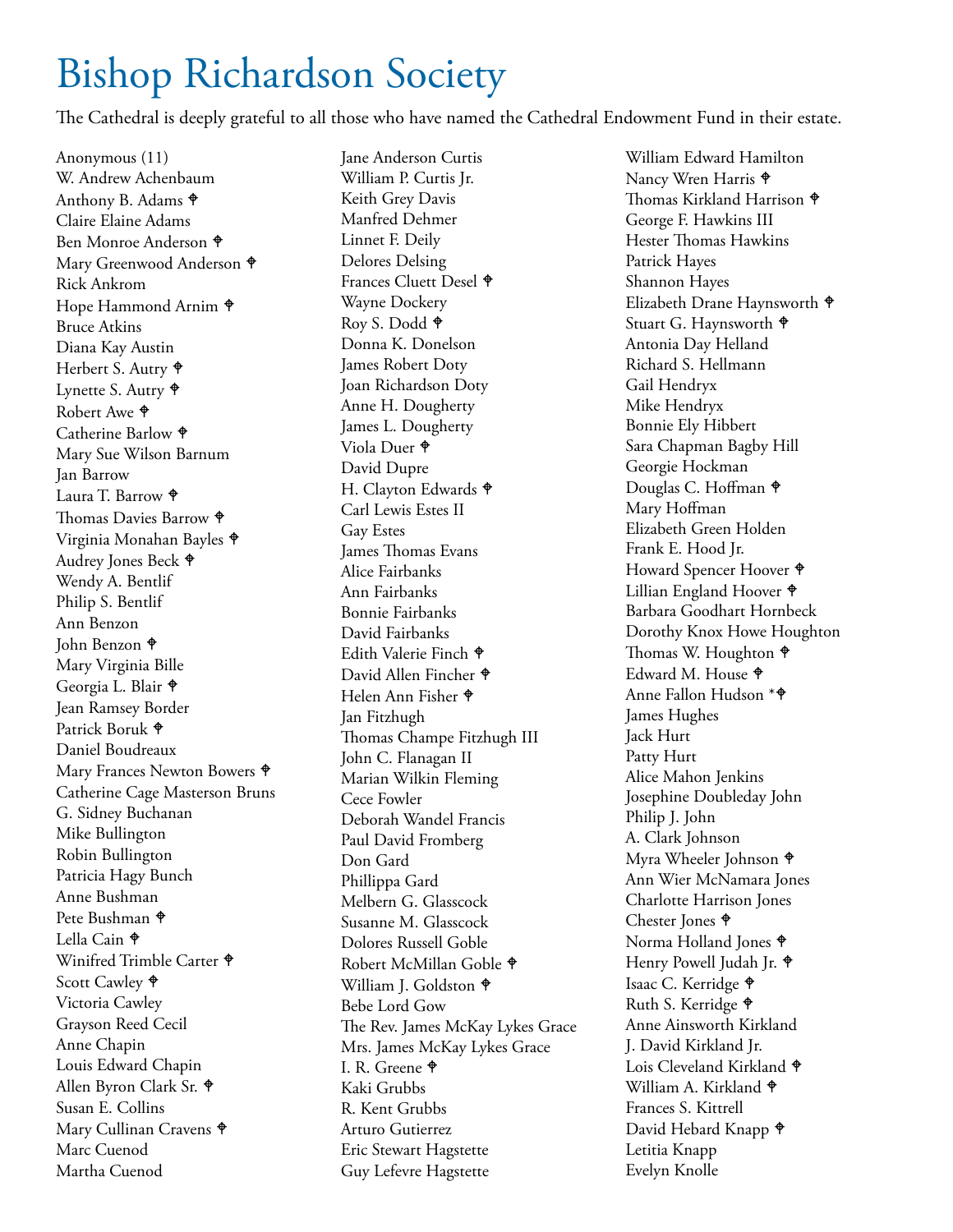Elaine W. Krause Gary R. Krause Priscilla F. Larson Gary Lawrence Nancy Lawrence Mary R. Lewis  $\mathbf{\Leftrightarrow}$ H. W. Linnstaedter Harrison J. Luhn Robert Lincoln Maby Jr.  $\phi$ Paul B. Mandell Barbara Manly Eugene Decker Manly Lena Mann Robert Mann Christian Manuel William Sherman Manuel III Leland Glenn Marsters Jr. Kristi Shipnes Cassin Martin Margaret D. Maxwell  $\textcolor{red}{\blacklozenge}$ Mrs. John A. McClellan �� Frances McCraney Catherine McDonald Dr. Donald McDonald John Bruce McDonald Helen Gould McIntyre  $\mathsf{\blacklozenge}$ Robert H. Milsted Judith D. Mood\* Robert G. Mood\* Jack Moore Nancy Powell Moore Neville Moore Muffie Moroney Susan Morrison Jim Murdaugh Eugenia Richardson Nash Terrylin G. Neale Hugo Neuhaus <sup>�</sup> Richard Alan Newlin Roy L. Nolen Haylett O'Neill Jr. Kate Ross Patton O'Neill Lyman Rushton Paden Mary Lynn Pannill † Mrs. Gary Pearson Lois Ann Peckham John A. Pendergrast Kay Heffler Pieringer Daniel J. Piette Charles Horry Prioleau Mimi Prioleau Patricia Prioleau Robert Means Prioleau Jess R. Quave II

Mary Whaley Rahe  $\textstyle \Phi$ Fairfax Randall Risher Randall Sr. William J. Rapson Jr. <sup>+</sup> Emily Rawlings Florence Hargrove Ray Mary Susanne Reeves Bill Renfro Phyllis Renfro Eugenia Brooks Richardson J. Milton Richardson Nell Aycock Richardson Robert Charles Richter Jr. Lewis Donald Riggsbee  $\text{\AA}$ Floyd W. Robinson Jr. C. Henry Roth Jeanne Arthur Roth Victoria Nalle Rowland Robert A. Rowland III Ed Ruckstuhl H. Clifford Rudisill II Lucile M. Rutledge <sup>+</sup> Freddy Joe Sanches Charles B. Sanders Jr. Charles King Sanders Karla J. Randle Schapansky L. Allen Schapansky Doris Lee Schild Ronald Craig Schindler Don Schmuck Martita Schmuck Elma Schneider Pauline Schweppe  $\mathsf{\Phi}$ Henry Irving Schweppe Jr. David Scoular  $\mathsf{\Phi}$ Anne Hughes Shepard Thomas Wharton Shepard III David Simpson Rhonda Simpson Margaret Cooke Skidmore  $\text{\AA}$ Gary A. Smith Jean Snyder Ruth Sollett Mary Louise Fitch Soule  $\textstyle \Phi$ Cora Conner Spear  $\mathsf{\Phi}$ Barbara Speir Clifton Speir Jack W. Spivey Janette P. Spotts  $\mathsf{\Phi}$ Peter H. Squire Jennifer Stansbury Thomas O. Stansbury Dr. Joy Stapp

Bette Ann Stead Janie Stevens Jim Stevens Josephine Shuck Stewart  $\mathbf{\blacklozenge}$ Pamela Dee Stockton Doreen Noel Stoller Barbara Summy Mary Swift Stanley Hill Swift III Mary Taylor Susan Taylor Walker Taylor Walter Hamilton Taylor Christopher Blake Thomas Lorna Hume Thomas  $\textcolor{red}{\blacklozenge}$ The Very Rev. Barkley S. Thompson Diane Tracy Glen A. Tracy Jr. Bill Turney Patty Turney Francita Stuart Ulmer Chase Untermeyer Diana Untermeyer Mary Vandenberg Andy Vickery Carol Vickery Philip Wandel  $\textcolor{red}{\blacklozenge}$ Priscilla Wandel Elizabeth Bledsoe Wareing Matthew Wareing Margaret Weaver  $\mathbf{\blacklozenge}$ Adrienne Elizabeth Webb Diane Savage Webb Phyllis Keese Webb Harry Charles Webb Jr. F. Carrington Weems Blake Weisser Gordon H. Weisser Damon Wells Nance Foules Wier I. M. Wilford Bertha Williamson Sr. Mary Winfred, C.A. Barbara Wallace Winston Christine Theriot Woodfin Anne R. Woods\* William F. Woods, III \* Mary Barden Attwell Worrell Joyce E. Nogle Young  $\textstyle \Phi$ 

 deceased as of November 1, 2016 \* new member as of November 1, 2016